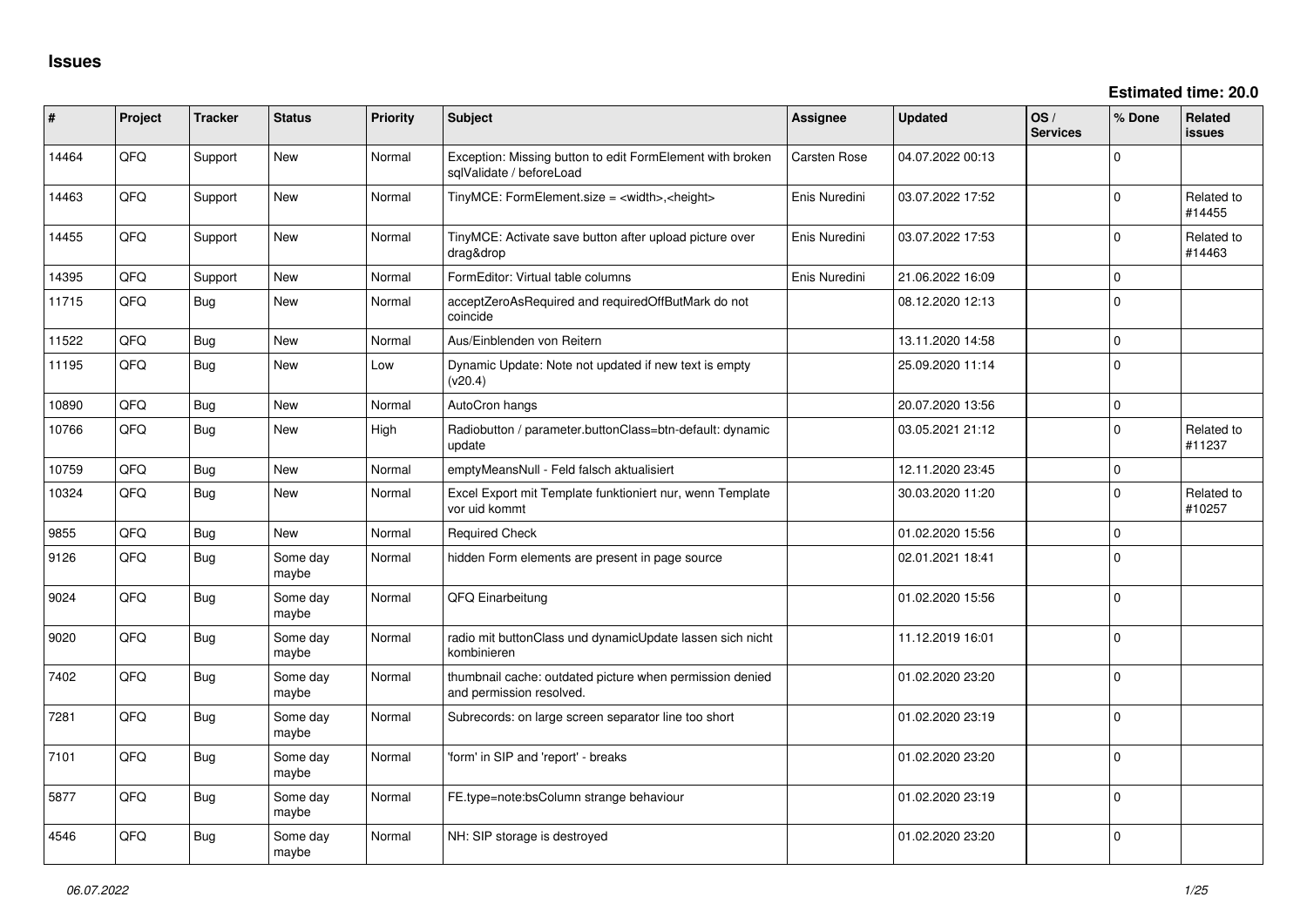| ∦     | Project | Tracker    | <b>Status</b>     | <b>Priority</b> | Subject                                                                                                                                                  | Assignee            | <b>Updated</b>   | OS/<br><b>Services</b> | % Done      | Related<br>issues    |
|-------|---------|------------|-------------------|-----------------|----------------------------------------------------------------------------------------------------------------------------------------------------------|---------------------|------------------|------------------------|-------------|----------------------|
| 4441  | QFQ     | Bug        | Some day<br>maybe | Normal          | \$ SERVER Vars sollten nur aus dem Store genommen<br>werden - Code entsprechend anpassen.                                                                |                     | 11.12.2019 16:02 |                        | $\Omega$    |                      |
| 4138  | QFQ     | Bug        | Some day<br>maybe | Normal          | style fehlt                                                                                                                                              |                     | 11.12.2019 16:03 |                        | $\Omega$    |                      |
| 4122  | QFQ     | Bug        | Some day<br>maybe | Normal          | file: Render Mode hat keinen Effekt                                                                                                                      |                     | 11.12.2019 16:03 |                        | $\Omega$    |                      |
| 13647 | QFQ     | Bug        | New               | Normal          | Autofocus funktioniert nicht auf Chrome                                                                                                                  | Benjamin Baer       | 19.03.2022 17:44 |                        | $\Omega$    |                      |
| 13528 | QFQ     | Bug        | New               | Normal          | gfg.io > releases: es wird kein neues Release angelegt                                                                                                   | Benjamin Baer       | 19.03.2022 17:46 |                        | $\Omega$    |                      |
| 11237 | QFQ     | Bug        | New               | High            | Radiobutton / parameter.buttonClass= btn-default - kein dirty<br>Trigger                                                                                 | Benjamin Baer       | 03.05.2021 21:12 |                        | $\Omega$    | Related to<br>#10766 |
| 11057 | QFQ     | Bug        | <b>New</b>        | High            | Checkboxes ohne span.checkmark im Report werden<br>ausgeblendet                                                                                          | Benjamin Baer       | 03.05.2021 21:12 |                        | $\Omega$    | Related to<br>#11039 |
| 9898  | QFQ     | Bug        | Feedback          | Normal          | Formular trotz Timeout gespeichert                                                                                                                       | Benjamin Baer       | 01.02.2020 15:56 |                        | $\Omega$    |                      |
| 9535  | QFQ     | Bug        | Feedback          | Normal          | Report:  AS '_vertical' - column to wide - vertical >> rot45,<br>rot90                                                                                   | Benjamin Baer       | 01.02.2020 15:56 |                        | $\mathbf 0$ |                      |
| 6566  | QFQ     | <b>Bug</b> | Priorize          | Normal          | Link Function 'delete': provided parameter missing on page<br>reload                                                                                     | Benjamin Baer       | 03.01.2022 08:08 |                        | $\Omega$    |                      |
| 6140  | QFQ     | Bug        | Priorize          | Normal          | QFQ DnD Sort: Locked fields                                                                                                                              | Benjamin Baer       | 21.03.2022 09:56 |                        | $\Omega$    |                      |
| 4457  | QFQ     | Bug        | Priorize          | Normal          | typeahead: pressing return to select an item, saves the form<br>and closes the form.                                                                     | Benjamin Baer       | 03.01.2022 08:01 |                        | $\Omega$    | Related to<br>#4398  |
| 4454  | QFQ     | <b>Bug</b> | Some day<br>maybe | Normal          | Required Elements: multiple elements in a row - whole row<br>marked if only one input is empty.                                                          | Benjamin Baer       | 01.02.2020 23:20 |                        | $\Omega$    |                      |
| 4398  | QFQ     | <b>Bug</b> | Some day<br>maybe | Normal          | Typeahead: mouse click in a prefilled input opens a single<br>item dropdown with the current value - click on it seems to<br>set the value, not the key. | Benjamin Baer       | 01.02.2020 23:20 |                        | $\Omega$    | Related to<br>#4457  |
| 2665  | QFQ     | Bug        | Priorize          | Normal          | Dynamic Update funktioniert nicht, wenn beim<br>entsprechenden FormElement eine size angegeben ist.                                                      | Benjamin Baer       | 03.01.2022 08:12 |                        | 30          |                      |
| 2063  | QFQ     | Bug        | Some day<br>maybe | Normal          | Pills auf 'inaktiv' setzen falls keine Element auf dem Pill<br>sichtbar sind.                                                                            | Benjamin Baer       | 11.12.2019 16:03 |                        | $\Omega$    | Related to<br>#3752  |
| 14323 | QFQ     | Bug        | In Progress       | Normal          | Report: render=both single - no impact                                                                                                                   | Carsten Rose        | 19.06.2022 18:31 |                        | $\Omega$    |                      |
| 14305 | QFQ     | <b>Bug</b> | New               | Normal          | Inline Report editing does not create history entries                                                                                                    | Carsten Rose        | 10.06.2022 11:55 |                        | $\Omega$    |                      |
| 14304 | QFQ     | Bug        | New               | Normal          | table sorter view safer does not work                                                                                                                    | <b>Carsten Rose</b> | 10.06.2022 11:49 |                        | $\Omega$    |                      |
| 14283 | QFQ     | <b>Bug</b> | Priorize          | Normal          | HEIC / HEIF convert doesn't trigger                                                                                                                      | Carsten Rose        | 19.06.2022 16:37 |                        | $\Omega$    |                      |
| 14233 | QFQ     | Bug        | New               | Normal          | AS link: question - HTML is not rendered                                                                                                                 | Carsten Rose        | 28.05.2022 11:02 |                        | $\mathbf 0$ |                      |
| 14175 | QFQ     | Bug        | In Progress       | Normal          | Opening a form with no QFQ Session cookie fails                                                                                                          | Carsten Rose        | 03.06.2022 10:40 |                        | $\Omega$    |                      |
| 14091 | QFQ     | Bug        | New               | Normal          | inconsistent template path for twig                                                                                                                      | Carsten Rose        | 19.04.2022 18:36 |                        | $\Omega$    |                      |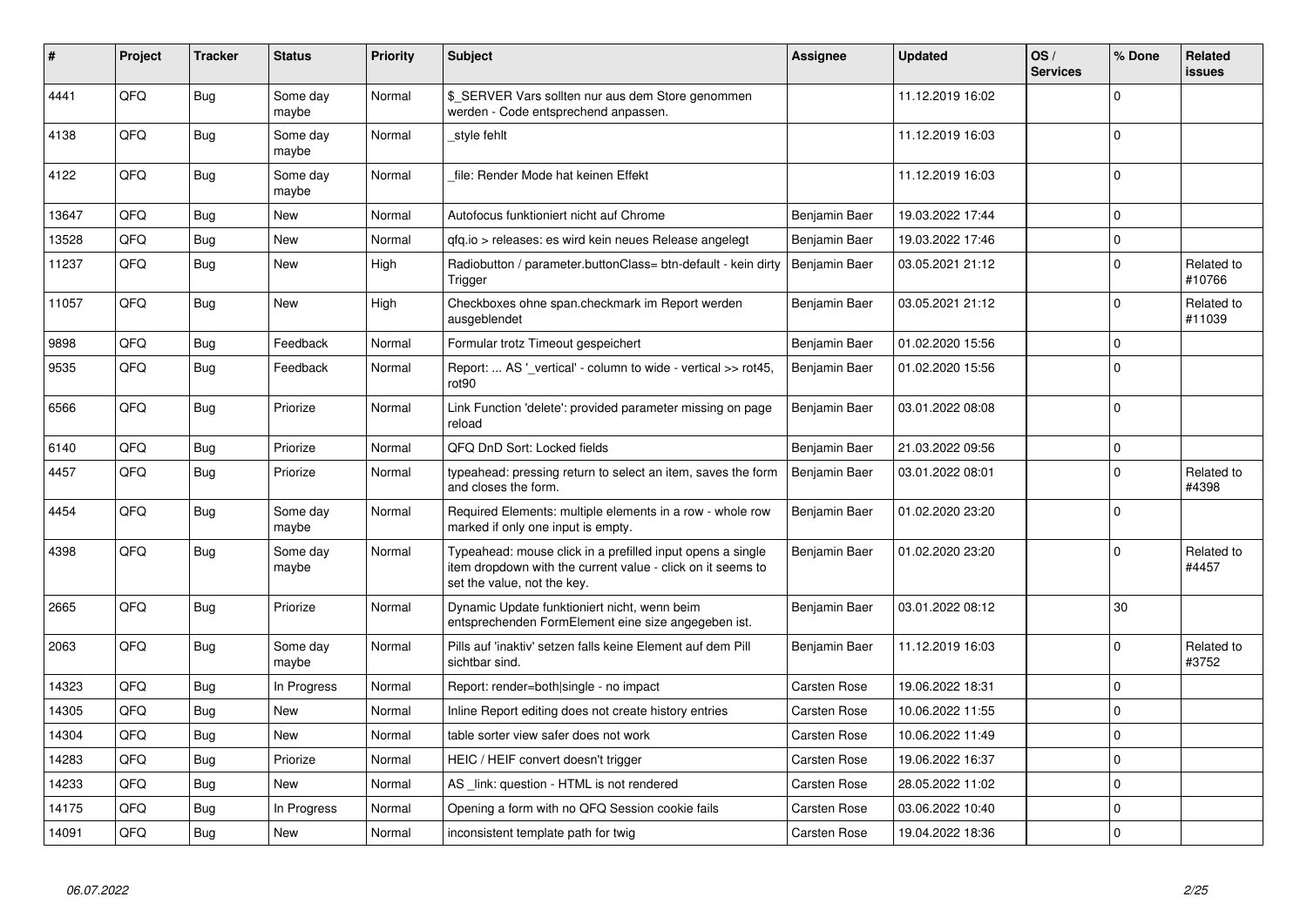| #     | Project | <b>Tracker</b> | <b>Status</b> | <b>Priority</b> | <b>Subject</b>                                                                                                                                      | Assignee            | <b>Updated</b>   | OS/<br><b>Services</b> | % Done   | Related<br>issues                             |
|-------|---------|----------------|---------------|-----------------|-----------------------------------------------------------------------------------------------------------------------------------------------------|---------------------|------------------|------------------------|----------|-----------------------------------------------|
| 14077 | QFQ     | Bug            | New           | Normal          | As _link: Attribute 'class' missing by r:1 and r:3 - but should<br>set                                                                              | <b>Carsten Rose</b> | 28.05.2022 11:02 |                        | U        | Related to<br>#5342,<br>Related to<br>#4343   |
| 13706 | QFQ     | Bug            | <b>New</b>    | Normal          | Wrong CheckType in FieldElement LastStatus of Form Cron                                                                                             | Carsten Rose        | 21.01.2022 18:20 |                        | $\Omega$ |                                               |
| 13659 | QFQ     | <b>Bug</b>     | New           | Normal          | wrong sanitize class applied to R-store                                                                                                             | Carsten Rose        | 15.01.2022 14:23 |                        | $\Omega$ |                                               |
| 13592 | QFQ     | Bug            | New           | Normal          | QFQ Build Queue: das vergeben von Tags klappt nicht. Es<br>werden keine Releases gebaut.                                                            | Carsten Rose        | 19.03.2022 17:45 |                        | $\Omega$ |                                               |
| 13460 | QFQ     | Bug            | New           | Normal          | Doc: Password set/reset  password should not processed<br>with 'html encode'                                                                        | <b>Carsten Rose</b> | 19.03.2022 17:46 |                        | l 0      |                                               |
| 13451 | QFQ     | Bug            | New           | Normal          | Character Counter / Max Character: Problem in Safari                                                                                                | Carsten Rose        | 15.04.2022 17:18 |                        | $\Omega$ |                                               |
| 13332 | QFQ     | Bug            | New           | Normal          | Multi Form: Required Felder werden visuell nicht markiert.                                                                                          | Carsten Rose        | 19.03.2022 17:47 |                        | $\Omega$ |                                               |
| 13331 | QFQ     | Bug            | New           | Normal          | Multi Form: Clear Icon misplaced                                                                                                                    | Carsten Rose        | 19.03.2022 17:47 |                        | $\Omega$ |                                               |
| 12974 | QFQ     | Bug            | New           | High            | Sanitize Queries in Action-Elements                                                                                                                 | Carsten Rose        | 07.12.2021 17:19 |                        | $\Omega$ |                                               |
| 12716 | QFQ     | Bug            | <b>New</b>    | Normal          | template group: Pattern only applied to first instance                                                                                              | Carsten Rose        | 19.03.2022 17:47 |                        | $\Omega$ |                                               |
| 12714 | QFQ     | Bug            | New           | Normal          | Conversion of GIF to PDF broken when GIF contains Alpha.                                                                                            | <b>Carsten Rose</b> | 19.03.2022 17:49 |                        | $\Omega$ |                                               |
| 12702 | QFQ     | Bug            | New           | High            | templateGroup: broken in multiDb Setup                                                                                                              | Carsten Rose        | 14.12.2021 16:02 |                        | $\Omega$ |                                               |
| 12670 | QFQ     | Bug            | New           | High            | Dropdown-Menu classes können nicht mehr angegeben<br>werden                                                                                         | Carsten Rose        | 07.12.2021 17:19 |                        | $\Omega$ |                                               |
| 12581 | QFQ     | Bug            | New           | Normal          | Form.forward=close: Record 'new' in new browser tab ><br>save (& close) >> Form is not reloaded with new created<br>record id and stays in mode=new | Carsten Rose        | 19.03.2022 17:48 |                        | l 0      |                                               |
| 12546 | QFQ     | Bug            | Feedback      | Normal          | Branch 'Development' - Unit Tests mit dirty workaround<br>angepasst                                                                                 | Carsten Rose        | 19.03.2022 17:48 |                        | l 0      |                                               |
| 12545 | QFQ     | Bug            | New           | Urgent          | sql.log not created / updated                                                                                                                       | Carsten Rose        | 14.12.2021 16:02 |                        | l 0      |                                               |
| 12520 | QFQ     | <b>Bug</b>     | New           | Normal          | Switch FE User: still active even FE User session expired                                                                                           | Carsten Rose        | 19.03.2022 17:48 |                        | $\Omega$ |                                               |
| 12513 | QFQ     | Bug            | New           | High            | Implement server side check of maxlength                                                                                                            | Carsten Rose        | 07.12.2021 17:19 |                        | $\Omega$ |                                               |
| 12512 | QFQ     | Bug            | New           | Normal          | Some MySQL Installation can't use 'stored procedures'                                                                                               | Carsten Rose        | 19.03.2022 17:48 |                        | $\Omega$ |                                               |
| 12468 | QFQ     | Bug            | New           | Urgent          | Form: update Form.title after save                                                                                                                  | Carsten Rose        | 03.05.2021 21:12 |                        | $\Omega$ |                                               |
| 12463 | QFQ     | Bug            | ToDo          | High            | QFQ Function: 'function' and 'sql' on same level - output of<br>sql is shown two times.                                                             | Carsten Rose        | 15.12.2021 16:31 |                        | $\Omega$ |                                               |
| 12395 | QFQ     | Bug            | ToDo          | High            | QFQ Function: Result two times shown                                                                                                                | Carsten Rose        | 18.02.2022 08:59 |                        | l 0      |                                               |
| 12327 | QFQ     | Bug            | New           | Normal          | Copy to clipboard: Glyphicon can not be changed                                                                                                     | Carsten Rose        | 27.12.2021 17:59 |                        | l 0      |                                               |
| 12325 | QFQ     | <b>Bug</b>     | Priorize      | Normal          | MultiDB form.dblndex not working for report syntax                                                                                                  | Carsten Rose        | 07.09.2021 13:37 |                        | $\Omega$ | Related to<br>#12145,<br>Related to<br>#12314 |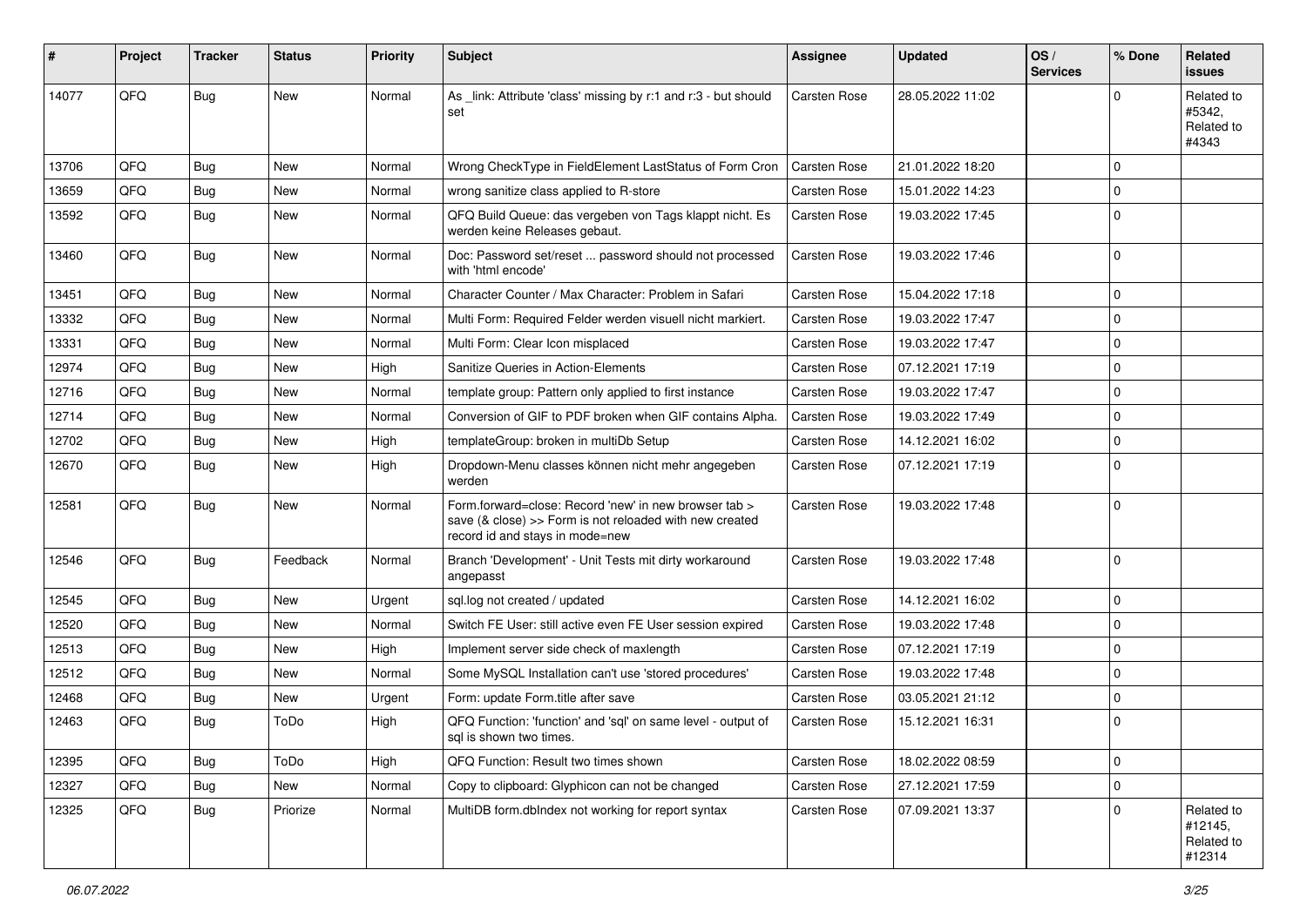| #     | Project | <b>Tracker</b> | <b>Status</b> | <b>Priority</b> | <b>Subject</b>                                                                      | Assignee            | <b>Updated</b>   | OS/<br><b>Services</b> | % Done              | Related<br><b>issues</b>                                                                                                       |
|-------|---------|----------------|---------------|-----------------|-------------------------------------------------------------------------------------|---------------------|------------------|------------------------|---------------------|--------------------------------------------------------------------------------------------------------------------------------|
| 12187 | QFQ     | <b>Bug</b>     | New           | Normal          | Trigger FormAsFile() via Report: probably problem with multi<br>DB setup            | <b>Carsten Rose</b> | 20.03.2021 21:20 |                        | $\Omega$            |                                                                                                                                |
| 12133 | QFQ     | Bug            | <b>New</b>    | Normal          | NPM, phpSpreadSheet aktualisieren                                                   | <b>Carsten Rose</b> | 15.03.2021 09:04 |                        | $\mathbf 0$         |                                                                                                                                |
| 12045 | QFQ     | <b>Bug</b>     | New           | Normal          | templateGroup afterSave FE: Aufruf ohne<br>sglHonorFormElements funktioniert nicht  | Carsten Rose        | 18.02.2021 16:33 |                        | l o                 |                                                                                                                                |
| 12040 | QFQ     | Bug            | New           | Normal          | FE Mode 'hidden' für zwei FEs auf einer Zeile                                       | Carsten Rose        | 18.02.2021 10:13 |                        | $\mathsf{O}\xspace$ |                                                                                                                                |
| 11752 | QFQ     | <b>Bug</b>     | New           | Normal          | checkbox renders multiple input elements with same name                             | Carsten Rose        | 17.12.2020 14:58 |                        | ١o                  | Related to<br>#11750                                                                                                           |
| 11695 | QFQ     | <b>Bug</b>     | New           | Normal          | MultiForm required FE Error                                                         | Carsten Rose        | 04.12.2020 13:34 |                        | $\mathbf 0$         |                                                                                                                                |
| 11668 | QFQ     | Bug            | <b>New</b>    | Normal          | Play function.sql - problem with mysql                                              | Carsten Rose        | 03.05.2021 20:48 |                        | $\Omega$            |                                                                                                                                |
| 11667 | QFQ     | <b>Bug</b>     | New           | Normal          | MySQL mariadb-server-10.3: Incorrect datetime value                                 | Carsten Rose        | 03.05.2021 20:48 |                        | $\mathbf 0$         |                                                                                                                                |
| 11517 | QFQ     | Bug            | In Progress   | Normal          | extraButtonInfo Broken for multiple FormElements                                    | <b>Carsten Rose</b> | 12.05.2022 13:12 |                        | $\Omega$            | Related to<br>#7890,<br>Related to<br>#3811, Has<br>duplicate<br>#10905, Has<br>duplicate<br>#10553, Has<br>duplicate<br>#6779 |
| 11239 | QFQ     | Bug            | New           | Normal          | Radiobutton (plain): horizontales Rendern abhängig vom<br>Datentyp in der Datenbank | Carsten Rose        | 30.09.2020 18:37 |                        | ١o                  |                                                                                                                                |
| 10937 | QFQ     | Bug            | <b>New</b>    | Normal          | Fehler mit abhängigen Select- Feldern beim Positionieren                            | Carsten Rose        | 12.11.2020 23:45 |                        | $\mathbf 0$         |                                                                                                                                |
| 10704 | QFQ     | <b>Bug</b>     | New           | Normal          | wkhtml problem rendering fullCalendar.js / fabric.js >><br>successor: puppeteer     | Carsten Rose        | 12.11.2020 23:45 |                        | $\Omega$            | Related to<br>#5024,<br>Related to<br>#4650,<br>Related to<br>#10715                                                           |
| 10661 | QFQ     | <b>Bug</b>     | In Progress   | Normal          | Typo3 Warnungen                                                                     | Carsten Rose        | 07.09.2021 13:23 |                        | $\Omega$            | Related to<br>#12440                                                                                                           |
| 10658 | QFQ     | <b>Bug</b>     | <b>New</b>    | Normal          | processReadOnly broken                                                              | Carsten Rose        | 27.05.2020 17:55 |                        | l O                 |                                                                                                                                |
| 10640 | QFQ     | Bug            | New           | High            | TypeAhead Tag: FE editierbar trotz readOnly                                         | Carsten Rose        | 03.05.2021 21:12 |                        | $\Omega$            | Related to<br>#7795                                                                                                            |
| 10588 | QFQ     | <b>Bug</b>     | New           | Normal          | typeahed Tag: Doku anpassen                                                         | Carsten Rose        | 12.11.2020 23:45 |                        | l 0                 |                                                                                                                                |
| 10508 | QFQ     | <b>Bug</b>     | New           | High            | Multi Form broken on Multi DB Instance                                              | Carsten Rose        | 03.05.2021 21:12 |                        | $\mathbf 0$         |                                                                                                                                |
| 10506 | QFQ     | <b>Bug</b>     | New           | High            | Template Group broken on MultiDB instance                                           | Carsten Rose        | 03.05.2021 21:12 |                        | $\Omega$            | Related to<br>#10505                                                                                                           |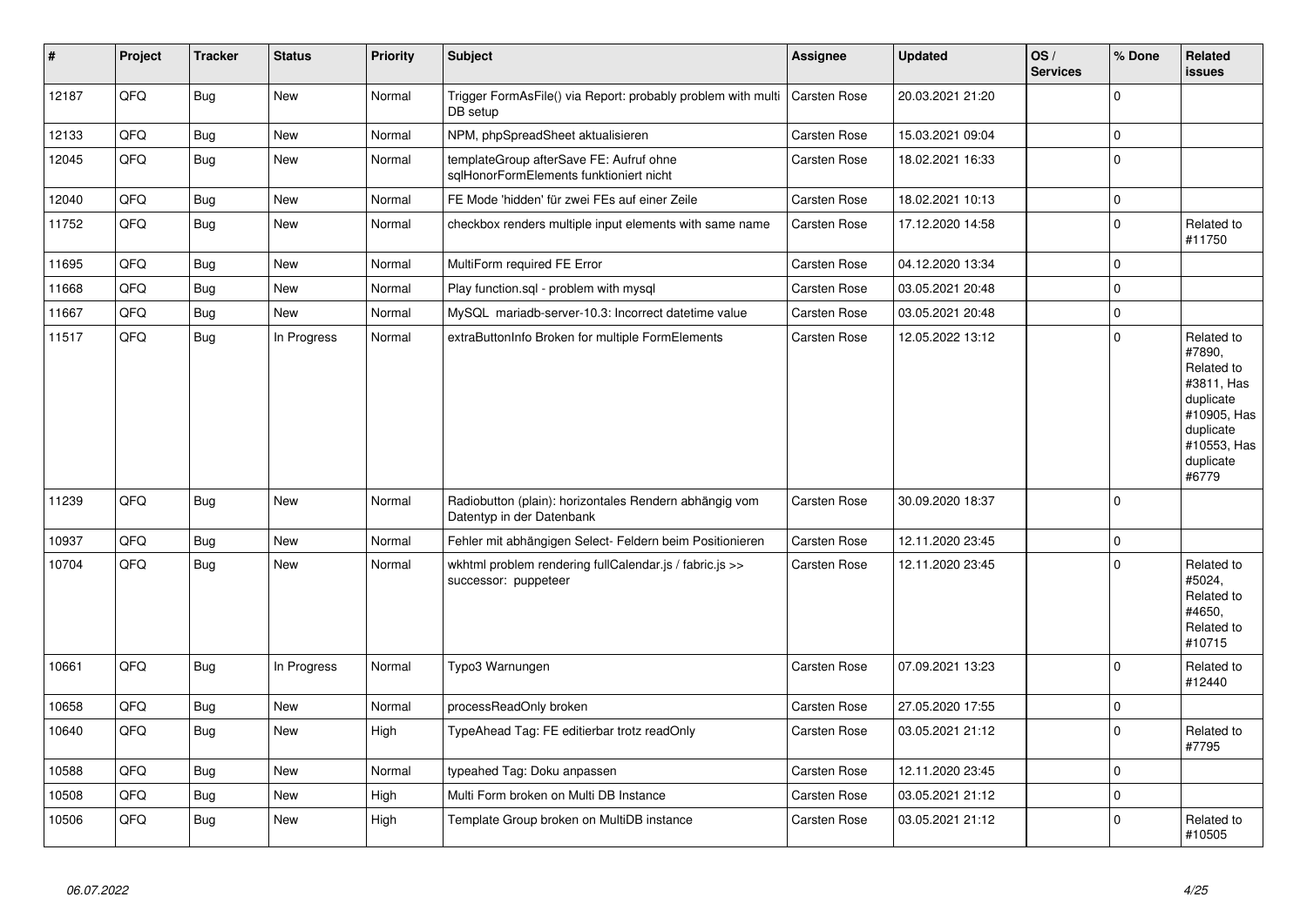| #     | Project | <b>Tracker</b> | <b>Status</b>     | <b>Priority</b> | <b>Subject</b>                                                                                           | Assignee            | <b>Updated</b>   | OS/<br><b>Services</b> | % Done      | Related<br>issues                                                       |
|-------|---------|----------------|-------------------|-----------------|----------------------------------------------------------------------------------------------------------|---------------------|------------------|------------------------|-------------|-------------------------------------------------------------------------|
| 10322 | QFQ     | <b>Bug</b>     | <b>New</b>        | Normal          | FormElement / Radio: missing column 'enum' >> FE not<br>reported                                         | Carsten Rose        | 07.05.2020 09:37 |                        | $\Omega$    |                                                                         |
| 10082 | QFQ     | <b>Bug</b>     | <b>New</b>        | Normal          | FE.type=SELECT - 'sanatize' Class                                                                        | Carsten Rose        | 07.05.2020 09:36 |                        | $\Omega$    | Related to<br>#10081                                                    |
| 10081 | QFQ     | Bug            | <b>New</b>        | High            | Stale record lock after 'forbidden' character                                                            | Carsten Rose        | 03.05.2021 21:12 |                        | $\Omega$    | Related to<br>#10082,<br>Related to<br>#9789                            |
| 9975  | QFQ     | <b>Bug</b>     | Priorize          | Normal          | Dropdown Menu: 'r:3' broken                                                                              | Carsten Rose        | 01.02.2020 10:13 |                        | $\Omega$    |                                                                         |
| 9958  | QFQ     | Bug            | Priorize          | Normal          | Broken subrecord query: no error message                                                                 | Carsten Rose        | 05.02.2021 15:15 |                        | $\Omega$    |                                                                         |
| 9947  | QFQ     | Bug            | Priorize          | Normal          | Unwanted error message if missing 'typeAheadSglPrefetch'                                                 | Carsten Rose        | 01.02.2020 10:13 |                        | $\Omega$    |                                                                         |
| 9862  | QFQ     | Bug            | Priorize          | Normal          | Failed writing to sql mail qfq.log should throw an exception                                             | Carsten Rose        | 01.02.2020 10:13 |                        | $\mathbf 0$ |                                                                         |
| 9834  | QFQ     | Bug            | Priorize          | Normal          | Input elements with tag 'disabled' are missing on<br>form-submit: server option 'processReadOnly' broken | Carsten Rose        | 07.12.2021 16:43 |                        | $\Omega$    | Related to<br>#9691,<br>Related to<br>#5305, Has<br>duplicate<br>#12331 |
| 9789  | QFQ     | Bug            | In Progress       | High            | Record Lock: release to early on 'leave page'                                                            | Carsten Rose        | 10.01.2022 09:25 |                        | 100         | Related to<br>#10081,<br>Related to<br>#9173,<br>Related to<br>#8702    |
| 9783  | QFQ     | <b>Bug</b>     | <b>New</b>        | Normal          | Email with special characters                                                                            | Carsten Rose        | 01.02.2020 23:22 |                        | $\Omega$    |                                                                         |
| 9773  | QFQ     | <b>Bug</b>     | <b>New</b>        | Normal          | form.parameter.formModeGlobal=requiredOff                                                                | Carsten Rose        | 01.02.2020 15:56 |                        | $\Omega$    |                                                                         |
| 9691  | QFQ     | Bug            | In Progress       | Normal          | Checkbox: dynamic update > readonly                                                                      | Carsten Rose        | 01.02.2020 23:22 |                        | 50          | Related to<br>#9834                                                     |
| 9669  | QFQ     | <b>Bug</b>     | Some day<br>maybe | Normal          | Checkbox / Template Group: radio/checkbox visible broken<br>after 'add'                                  | Carsten Rose        | 16.06.2021 13:47 |                        | $\Omega$    | Related to<br>#8091                                                     |
| 9534  | QFQ     | <b>Bug</b>     | Priorize          | Urgent          | FE.type=upload: 'Unknown Mode: ID"                                                                       | Carsten Rose        | 03.05.2021 21:14 |                        | $\Omega$    | Related to<br>#9532                                                     |
| 9533  | QFQ     | <b>Bug</b>     | <b>New</b>        | Normal          | FE.type=upload: Check in 'beforeSave' if upload is given                                                 | Carsten Rose        | 01.02.2020 23:22 |                        | $\Omega$    | Related to<br>#11523                                                    |
| 9531  | QFQ     | <b>Bug</b>     | New               | High            | FE File: Dynamic Update / modeSql / required detected even<br>it not set                                 | <b>Carsten Rose</b> | 11.06.2021 20:32 |                        | $\Omega$    | Related to<br>#12398                                                    |
| 9347  | QFQ     | Bug            | New               | High            | FE.type=upload with dynamic show/hidden: required not<br>detected                                        | Carsten Rose        | 12.06.2021 10:40 |                        | $\Omega$    | Related to<br>#5305,<br>Related to<br>#12398                            |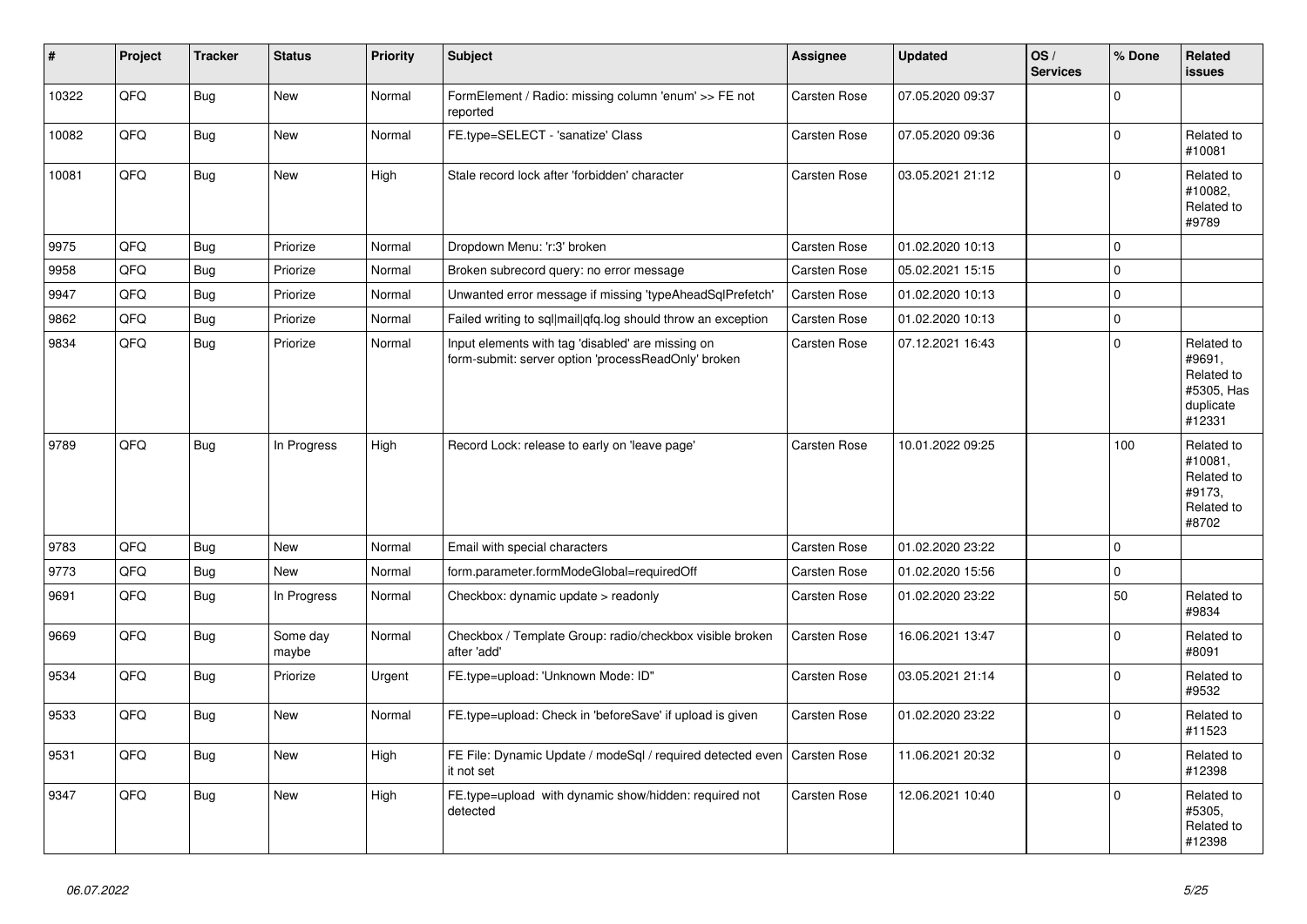| #    | Project | <b>Tracker</b> | <b>Status</b>     | <b>Priority</b> | <b>Subject</b>                                                                                        | <b>Assignee</b>     | <b>Updated</b>   | OS/<br><b>Services</b> | % Done      | <b>Related</b><br>issues  |
|------|---------|----------------|-------------------|-----------------|-------------------------------------------------------------------------------------------------------|---------------------|------------------|------------------------|-------------|---------------------------|
| 9317 | QFQ     | <b>Bug</b>     | <b>New</b>        | Normal          | FE.type=note: with dynamic show/hidden an empty label<br>causes trouble                               | Carsten Rose        | 01.02.2020 23:22 |                        | $\Omega$    |                           |
| 9281 | QFQ     | Bug            | Some day<br>maybe | Normal          | Allow STRICT_TRANS_TABLES                                                                             | Carsten Rose        | 02.01.2021 18:43 |                        | $\mathbf 0$ |                           |
| 9275 | QFQ     | <b>Bug</b>     | New               | Normal          | autcron: t3 page, which takes to long to respond, is not<br>reported properly                         | Carsten Rose        | 01.02.2020 23:22 |                        | 100         |                           |
| 9177 | QFQ     | <b>Bug</b>     | New               | Normal          | Bug? QFQ tries to save an action FE, which has real<br>existing column name                           | Carsten Rose        | 01.02.2020 23:22 |                        | $\mathbf 0$ |                           |
| 9173 | QFQ     | <b>Bug</b>     | Priorize          | Urgent          | Stale Record Lock: Firefox                                                                            | Carsten Rose        | 03.05.2021 21:14 |                        | $\Omega$    | Related to<br>#9789       |
| 9127 | QFQ     | <b>Bug</b>     | New               | Normal          | Error Message: change 'roll over' color - text not readable                                           | Carsten Rose        | 01.02.2020 23:22 |                        | $\Omega$    |                           |
| 9121 | QFQ     | <b>Bug</b>     | Priorize          | High            | sip links have r and __dbIndexData set                                                                | <b>Carsten Rose</b> | 12.06.2021 10:41 |                        | $\mathbf 0$ |                           |
| 9077 | QFQ     | <b>Bug</b>     | New               | Normal          | typeAheadSql: report broken SQL                                                                       | Carsten Rose        | 29.06.2022 22:35 |                        | $\Omega$    | Related to<br>#4018       |
| 9013 | QFQ     | <b>Bug</b>     | <b>New</b>        | Normal          | Error in Twig template not handled                                                                    | Carsten Rose        | 20.10.2021 13:43 |                        | 0           |                           |
| 8668 | QFQ     | <b>Bug</b>     | <b>New</b>        | High            | Pill disabled: dyamic mode 'hidden' not respected - FE is still<br>required                           | Carsten Rose        | 03.05.2021 21:14 |                        | $\Omega$    |                           |
| 8431 | QFQ     | <b>Bug</b>     | New               | High            | autocron.php with wrong path                                                                          | Carsten Rose        | 03.05.2021 21:14 |                        | $\mathbf 0$ |                           |
| 8106 | QFQ     | <b>Bug</b>     | Some day<br>maybe | Normal          | Dynamic Update: Feld kann nicht auf empty zurückgesetzt<br>werden                                     | Carsten Rose        | 11.12.2019 16:01 |                        | $\Omega$    |                           |
| 8083 | QFQ     | <b>Bug</b>     | New               | High            | FormEditor: primary table list does not respect<br>'indexDb={{indexData:Y}}'                          | Carsten Rose        | 03.05.2021 21:14 |                        | $\Omega$    | Has<br>duplicate<br>#6678 |
| 8049 | QFQ     | <b>Bug</b>     | <b>New</b>        | Normal          | FE.type=note, column 'value': text moves some pixel to top<br>after save                              | Carsten Rose        | 01.02.2020 23:22 |                        | $\Omega$    |                           |
| 8037 | QFQ     | <b>Bug</b>     | Priorize          | Normal          | FE.type=upload (advanced mode): {{slaveld:V}} missing<br>during dynamic update                        | Carsten Rose        | 01.02.2020 10:13 |                        | $\Omega$    |                           |
| 7899 | QFQ     | <b>Bug</b>     | <b>New</b>        | High            | Fe.type=password / retype / required: always complain<br>about missing value                          | Carsten Rose        | 03.05.2021 21:14 |                        | $\Omega$    |                           |
| 7890 | QFQ     | <b>Bug</b>     | <b>New</b>        | Normal          | FormElement 'required': extraButtonInfo not aligned                                                   | Carsten Rose        | 11.06.2021 21:17 |                        | $\Omega$    | Related to<br>#11517      |
| 7795 | QFQ     | <b>Bug</b>     | New               | Normal          | Readonly Form: Typeahead-Felder                                                                       | Carsten Rose        | 01.02.2020 23:22 |                        | $\Omega$    | Related to<br>#10640      |
| 7685 | QFQ     | Bug            | New               | Normal          | Open FormElement from QFQ error message and save<br>modified record: error about missing {{formId:F}} | Carsten Rose        | 01.02.2020 23:22 |                        | $\mathbf 0$ |                           |
| 7656 | QFQ     | Bug            | Priorize          | Normal          | FE with required, 'pattern' and 'extraButtonLock': always<br>complain about missing value             | Carsten Rose        | 01.02.2020 10:13 |                        | $\mathbf 0$ |                           |
| 7650 | QFQ     | Bug            | New               | High            | Optional do not show 'required' sign on FormElement                                                   | Carsten Rose        | 03.05.2021 21:14 |                        | $\mathbf 0$ |                           |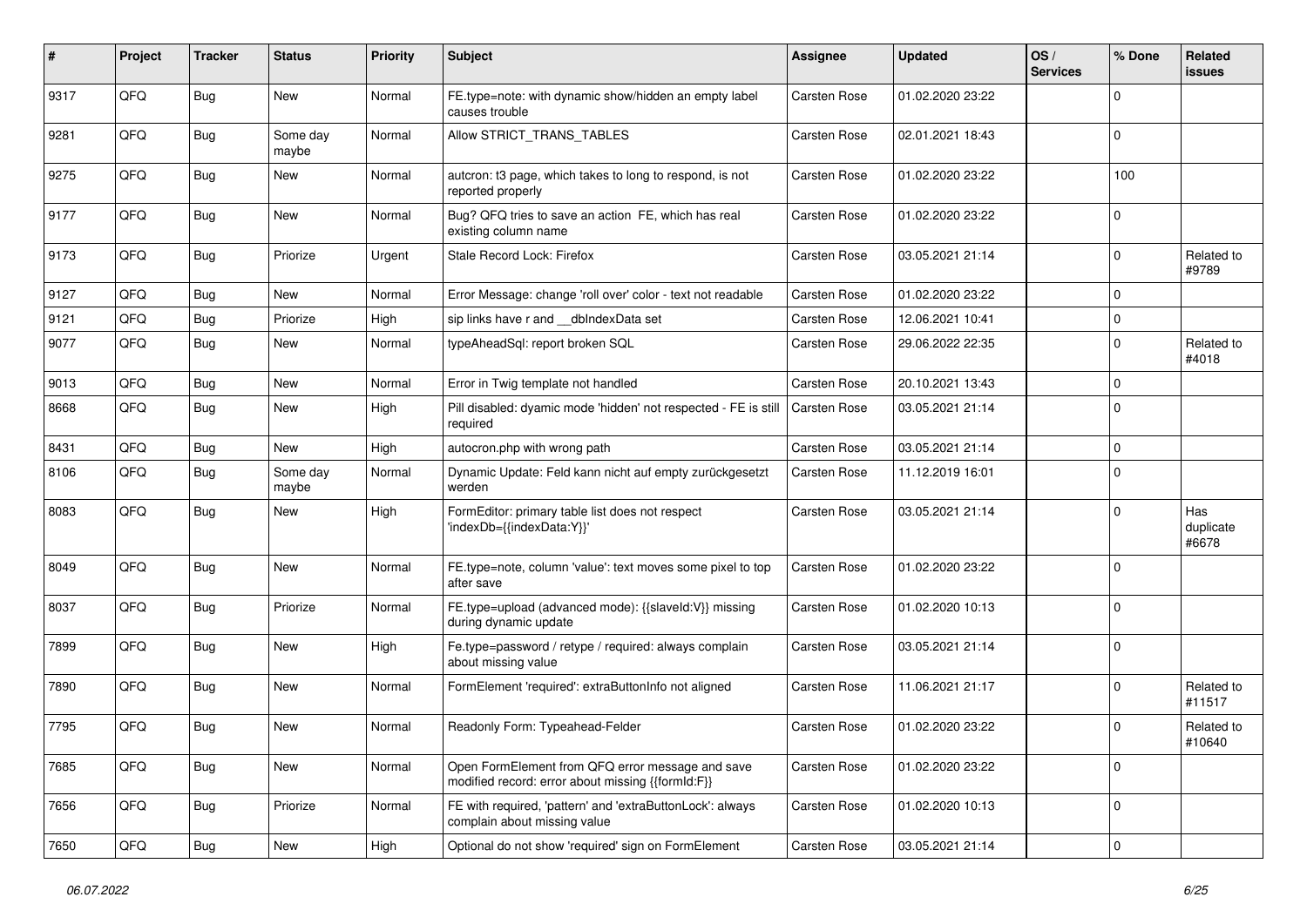| #    | Project | <b>Tracker</b> | <b>Status</b>     | <b>Priority</b> | Subject                                                                                                          | Assignee            | <b>Updated</b>   | OS/<br><b>Services</b> | % Done         | Related<br>issues   |
|------|---------|----------------|-------------------|-----------------|------------------------------------------------------------------------------------------------------------------|---------------------|------------------|------------------------|----------------|---------------------|
| 7616 | QFQ     | Bug            | Priorize          | Normal          | Selectlist with Enum & Dynamic Update                                                                            | Carsten Rose        | 01.02.2020 10:13 |                        | $\Omega$       |                     |
| 7574 | QFQ     | Bug            | New               | Normal          | Substitute error: form element not reported / dont parse<br>Form.note                                            | Carsten Rose        | 01.02.2020 23:21 |                        | $\Omega$       |                     |
| 7547 | QFQ     | Bug            | New               | Normal          | Error Message in afterSave: wrong parameter column<br>reported                                                   | Carsten Rose        | 01.02.2020 23:22 |                        | $\Omega$       |                     |
| 7524 | QFQ     | Bug            | New               | Normal          | QFQ throws a 'General Error' if 'fileadmin/protected/log/' is<br>not writeable                                   | Carsten Rose        | 01.02.2020 23:22 |                        | $\overline{0}$ |                     |
| 7513 | QFQ     | Bug            | New               | Normal          | Radios not correct aligned                                                                                       | Carsten Rose        | 01.02.2020 23:22 |                        | $\Omega$       |                     |
| 7512 | QFQ     | Bug            | New               | Normal          | FE: inputType=number >> 'pattern' is not respected                                                               | Carsten Rose        | 01.02.2020 23:22 |                        | $\mathbf 0$    |                     |
| 7456 | QFQ     | Bug            | Some day<br>maybe | Low             | Todos in Code: solve or make ticket                                                                              | Carsten Rose        | 16.09.2021 15:10 |                        | $\Omega$       |                     |
| 7261 | QFQ     | Bug            | New               | Normal          | Report pathFilename for user without path, only the filename                                                     | <b>Carsten Rose</b> | 01.02.2020 23:21 |                        | 0              |                     |
| 7219 | QFQ     | Bug            | New               | Normal          | typeSheadSql / typeAheadSqlPrefetch: change to curly<br>braces                                                   | Carsten Rose        | 01.02.2020 23:21 |                        | $\Omega$       |                     |
| 7014 | QFQ     | Bug            | New               | Normal          | Sending invalid emails succeeds when<br>debug.redirectAllMailTo is set                                           | Carsten Rose        | 01.02.2020 23:21 |                        | $\mathbf 0$    |                     |
| 7002 | QFQ     | Bug            | New               | Normal          | Dynamic Update: row does not disappear / appear                                                                  | Carsten Rose        | 01.02.2020 23:22 |                        | $\mathbf 0$    |                     |
| 6912 | QFQ     | Bug            | New               | Normal          | error Message Var 'deadline' already set in SIP - in Form<br>with FE.value={{deadline:R:::{{deadlinePeriod:Y}}}} | Carsten Rose        | 01.02.2020 23:21 |                        | 0              |                     |
| 6677 | QFQ     | Bug            | New               | Normal          | Error message FE Action Element: no/wrong FE reference<br>who cause the problem.                                 | Carsten Rose        | 01.02.2020 23:21 |                        | $\Omega$       |                     |
| 6574 | QFQ     | Bug            | Priorize          | Normal          | qfq.log: Fehlermeldung wurde angezeigt, aber nicht geloggt                                                       | Carsten Rose        | 01.02.2020 10:13 |                        | $\mathbf 0$    |                     |
| 6483 | QFQ     | Bug            | New               | Normal          | R Store funktioniert nicht bei 'Report Notation' im FE                                                           | Carsten Rose        | 01.02.2020 23:21 |                        | 0              |                     |
| 6462 | QFQ     | Bug            | New               | Normal          | File Upload: Nutzlose Fehlermeldung wenn Datei zu gross                                                          | Carsten Rose        | 01.02.2020 23:21 |                        | $\Omega$       | Related to<br>#6139 |
| 6116 | QFQ     | Bug            | Priorize          | High            | value of checkbox not saved                                                                                      | Carsten Rose        | 07.12.2021 17:19 |                        | $\mathbf 0$    |                     |
| 5991 | QFQ     | Bug            | Some day<br>maybe | Normal          | URLs with ' ' or long parameter are problematic                                                                  | Carsten Rose        | 01.02.2020 23:19 |                        | $\Omega$       |                     |
| 5768 | QFQ     | Bug            | Some day<br>maybe | Normal          | {{pageLanguage:T}}' missing if QFQ is called via api                                                             | Carsten Rose        | 01.02.2020 23:19 |                        | 0              |                     |
| 5706 | QFQ     | Bug            | Some day<br>maybe | Normal          | upload: fileDestination needs to be sanatized                                                                    | Carsten Rose        | 01.02.2020 23:19 |                        | $\Omega$       |                     |
| 5576 | QFQ     | <b>Bug</b>     | New               | Normal          | Using MySQL 'DROP' requires privilege - wich is not really<br>necessary.                                         | Carsten Rose        | 01.02.2020 23:21 |                        | $\mathbf 0$    |                     |
| 5559 | QFQ     | Bug            | New               | Normal          | FE.type = Upload: 'accept' might contain variables                                                               | Carsten Rose        | 11.05.2020 21:23 |                        | $\mathbf 0$    |                     |
| 5557 | QFQ     | <b>Bug</b>     | Some day<br>maybe | Normal          | Form load: STORE_RECORD filled, but should be empty                                                              | Carsten Rose        | 01.02.2020 23:19 |                        | 0              |                     |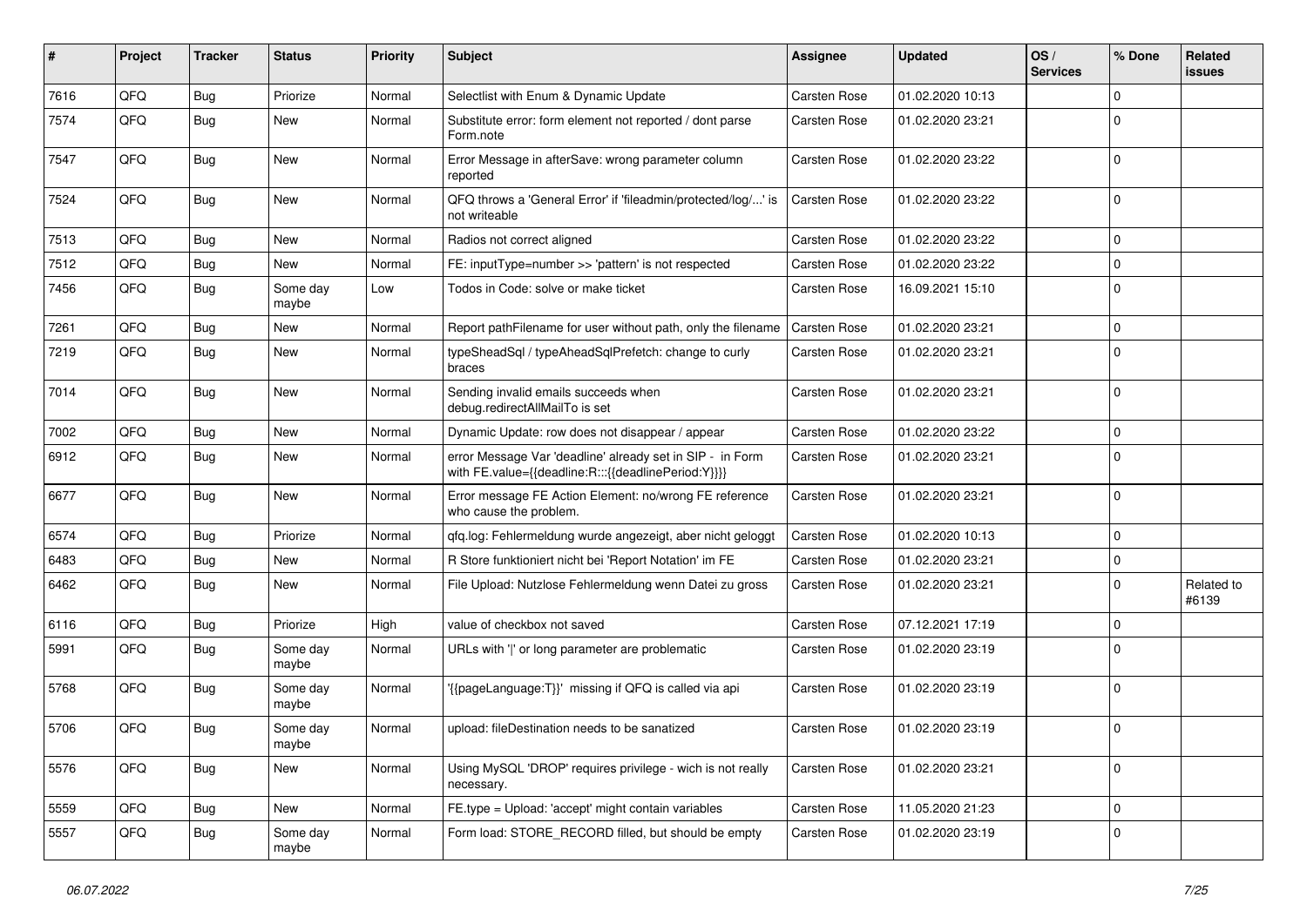| #    | Project | <b>Tracker</b> | <b>Status</b>     | <b>Priority</b> | <b>Subject</b>                                                                                                                 | <b>Assignee</b> | <b>Updated</b>   | OS/<br><b>Services</b> | % Done      | Related<br><b>issues</b>                       |
|------|---------|----------------|-------------------|-----------------|--------------------------------------------------------------------------------------------------------------------------------|-----------------|------------------|------------------------|-------------|------------------------------------------------|
| 5459 | QFQ     | <b>Bug</b>     | New               | High            | Multi DB: spread system tables between 'QFQ' and<br>'Data'-DB                                                                  | Carsten Rose    | 03.05.2021 21:14 |                        | $\mathbf 0$ | Related to<br>#4720                            |
| 5305 | QFQ     | Bug            | New               | Normal          | Upload FormElement: nicht disabled by readonly Form                                                                            | Carsten Rose    | 16.06.2021 13:43 |                        | $\mathbf 0$ | Related to<br>#9347,<br>Related to<br>#9834    |
| 5221 | QFQ     | <b>Bug</b>     | <b>New</b>        | High            | Download Dialog: Bleibt stehen in FF wenn Datei<br>automatisch gespeichert wird.                                               | Carsten Rose    | 03.05.2021 21:14 |                        | $\mathbf 0$ |                                                |
| 5021 | QFQ     | <b>Bug</b>     | Some day<br>maybe | Normal          | FE.typ=extra - during save displays error 'datum2' already<br>filled in STORE_SIP - the value is stored nevertheless           | Carsten Rose    | 01.02.2020 23:19 |                        | $\mathbf 0$ | Related to<br>#3875                            |
| 4771 | QFQ     | <b>Bug</b>     | Some day<br>maybe | Normal          | qfq: select-down-values empty after save (edit-form for<br>program administrators)                                             | Carsten Rose    | 01.02.2020 23:20 |                        | $\mathbf 0$ | Related to<br>#4549, Has<br>duplicate<br>#4282 |
| 4756 | QFQ     | <b>Bug</b>     | New               | Normal          | Form dirty even nothing changes                                                                                                | Carsten Rose    | 11.12.2019 16:16 |                        | $\mathbf 0$ |                                                |
| 4659 | QFQ     | <b>Bug</b>     | Some day<br>maybe | Normal          | infoButtonExtra                                                                                                                | Carsten Rose    | 01.02.2020 23:20 |                        | $\mathbf 0$ |                                                |
| 4651 | QFQ     | <b>Bug</b>     | Some day<br>maybe | Normal          | "Loading document" Modal wird angezeigt bei uzhcd type=2<br>Ansicht                                                            | Carsten Rose    | 01.02.2020 23:20 |                        | $\pmb{0}$   |                                                |
| 4583 | QFQ     | Bug            | Some day<br>maybe | Normal          | Dynamic Update bei TypeAhead Feldern                                                                                           | Carsten Rose    | 01.02.2020 23:19 |                        | $\mathbf 0$ |                                                |
| 4549 | QFQ     | <b>Bug</b>     | Some day<br>maybe | Normal          | TemplateGroups: FE.type SELECT loose selected value<br>after save                                                              | Carsten Rose    | 01.02.2020 23:20 |                        | $\mathbf 0$ | Related to<br>#4548.<br>Related to<br>#4771    |
| 4528 | QFQ     | <b>Bug</b>     | Some day<br>maybe | Normal          | extraButtonLock mit SQLAhead Bug                                                                                               | Carsten Rose    | 01.02.2020 23:19 |                        | $\mathbf 0$ |                                                |
| 4328 | QFQ     | <b>Bug</b>     | Some day<br>maybe | Normal          | Error Message: Show FE name/number on problems in FE                                                                           | Carsten Rose    | 01.02.2020 23:20 |                        | $\mathbf 0$ |                                                |
| 4293 | QFQ     | <b>Bug</b>     | Some day<br>maybe | Normal          | Download broken if token 'd:' is missing - but no error<br>message                                                             | Carsten Rose    | 11.12.2019 16:03 |                        | $\mathbf 0$ | Related to<br>#7514                            |
| 4279 | QFQ     | <b>Bug</b>     | Some day<br>maybe | High            | config.linkVars lost                                                                                                           | Carsten Rose    | 03.05.2021 21:14 |                        | $\mathbf 0$ |                                                |
| 4092 | QFQ     | <b>Bug</b>     | Some day<br>maybe | Normal          | 1) Logging verbessern wann welches FE warum ausgefuehrt   Carsten Rose<br>wird, 2) Documentation: Best Practice Template Group |                 | 01.02.2020 23:19 |                        | $\mathbf 0$ | Related to<br>#3504                            |
| 4008 | QFQ     | <b>Bug</b>     | Some day<br>maybe | Normal          | FormElemen.type=sendmail: wrong 'TO' if 'real<br>name <rea@mail.to>' is used</rea@mail.to>                                     | Carsten Rose    | 11.12.2019 16:03 |                        | $\mathbf 0$ |                                                |
| 3895 | QFQ     | <b>Bug</b>     | Some day<br>maybe | Normal          | typeahead pedantic: on lehrkredit Idap webpass - if only one<br>person is in dropdown, such person can't be selected           | Carsten Rose    | 11.12.2019 16:03 |                        | $\pmb{0}$   |                                                |
| 3882 | QFQ     | Bug            | Some day<br>maybe | Normal          | templateGroup: disable 'add' if limit is reached - funktioniert<br>nicht wenn bereits records existierten                      | Carsten Rose    | 11.12.2019 16:03 |                        | $\pmb{0}$   |                                                |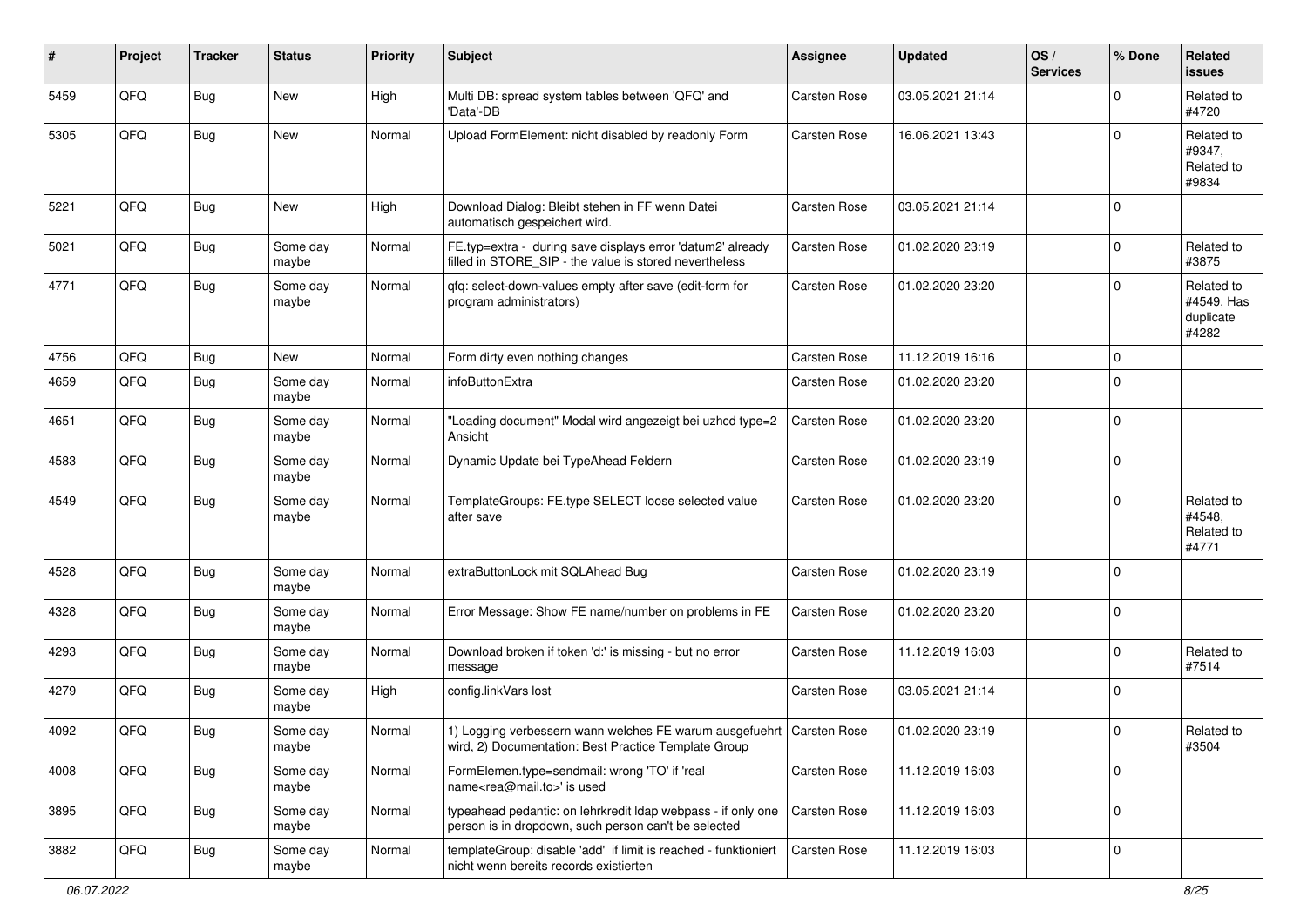| #     | Project | <b>Tracker</b> | <b>Status</b>     | <b>Priority</b> | <b>Subject</b>                                                                                                                | Assignee        | <b>Updated</b>   | OS/<br><b>Services</b> | % Done      | Related<br>issues                            |
|-------|---------|----------------|-------------------|-----------------|-------------------------------------------------------------------------------------------------------------------------------|-----------------|------------------|------------------------|-------------|----------------------------------------------|
| 3811  | QFQ     | Bug            | Some day<br>maybe | Normal          | Dynamic Update: extraButtonInfo - Text aktualisieren                                                                          | Carsten Rose    | 11.12.2019 16:03 |                        | $\Omega$    | Related to<br>#11517                         |
| 3782  | QFQ     | <b>Bug</b>     | Priorize          | Normal          | Bei fehlerhafter Eingabe (z.B. Datum) sollte das erwartete<br>Format angezeigt werden                                         | Carsten Rose    | 01.02.2020 10:13 |                        | $\Omega$    |                                              |
| 3750  | QFQ     | Bug            | Some day<br>maybe | Normal          | FE in a row: if one violates check, all are red                                                                               | Carsten Rose    | 11.12.2019 16:03 |                        | $\Omega$    |                                              |
| 3682  | QFQ     | <b>Bug</b>     | Some day<br>maybe | Normal          | Dynamic update: Radio buttons                                                                                                 | Carsten Rose    | 11.12.2019 16:02 |                        | 0           |                                              |
| 3588  | QFQ     | <b>Bug</b>     | Some day<br>maybe | Normal          | templateGroup: versteckte Elemente werden weiterhin<br>gespeichert.                                                           | Carsten Rose    | 11.12.2019 16:02 |                        | $\mathbf 0$ |                                              |
| 3570  | QFQ     | <b>Bug</b>     | Some day<br>maybe | High            | Formular mit prmitnew permitEdit=Always wird nicht<br>aufgerufen (ist leer)                                                   | Carsten Rose    | 03.05.2021 21:14 |                        | $\Omega$    |                                              |
| 3547  | QFQ     | Bug            | New               | Normal          | FE of type 'note' causes writing of empty fields.                                                                             | Carsten Rose    | 01.02.2020 23:21 |                        | $\Omega$    |                                              |
| 3349  | QFQ     | <b>Bug</b>     | Some day<br>maybe | Normal          | config.qfq.ini: a) vertraegt keine '=' im Value (z.B. Passwort),<br>b) Values sollten in ticks einschliessbar sein (spaces, ) | Carsten Rose    | 11.12.2019 16:02 |                        | $\mathbf 0$ |                                              |
| 3130  | QFQ     | <b>Bug</b>     | Some day<br>maybe | Normal          | Debug Info's nicht korrekt nach 'New > Save'.                                                                                 | Carsten Rose    | 11.12.2019 16:03 |                        | $\Omega$    | Related to<br>#3253                          |
| 3109  | QFQ     | <b>Bug</b>     | Some day<br>maybe | High            | RealUrl: Links werden nicht korrekt gerendert                                                                                 | Carsten Rose    | 03.05.2021 21:14 |                        | $\Omega$    |                                              |
| 3061  | QFQ     | <b>Bug</b>     | Some day<br>maybe | High            | winstitute: mysql connection durcheinander - nmhp17<br>(ag7)/QFQ arbeitet mit DB/Tabellen von biostat.                        | Carsten Rose    | 03.05.2021 21:14 |                        | $\Omega$    |                                              |
| 2643  | QFQ     | <b>Bug</b>     | Some day<br>maybe | Normal          | Zend / PHP Webinars anschauen                                                                                                 | Carsten Rose    | 01.02.2020 15:56 |                        | $\Omega$    |                                              |
| 11347 | QFQ     | Bug            | Feedback          | Normal          | If Bedingungen funktionieren nicht korrekt                                                                                    | Christoph Fuchs | 21.03.2021 20:37 |                        | $\Omega$    |                                              |
| 3613  | QFQ     | <b>Bug</b>     | Some day<br>maybe | Normal          | note /note unchecked -> note div (col-md) wird weiterhin<br>gerendert                                                         | Elias Villiger  | 01.02.2020 23:19 |                        | 100         |                                              |
| 14377 | QFQ     | Bug            | New               | Normal          | Documentation > General Tips: white page after migration                                                                      | Enis Nuredini   | 19.06.2022 16:37 |                        | 0           |                                              |
| 14322 | QFQ     | <b>Bug</b>     | <b>New</b>        | Normal          | Form Load: by default no scroll (save & close should be<br>visible)                                                           | Enis Nuredini   | 15.06.2022 14:12 |                        | $\Omega$    | Related to<br>#14321.<br>Related to<br>#6232 |
| 13943 | QFQ     | Bug            | Priorize          | Normal          | unable to find formgroup                                                                                                      | Enis Nuredini   | 28.05.2022 11:03 |                        | $\Omega$    |                                              |
| 13899 | QFQ     | <b>Bug</b>     | ToDo              | Normal          | Selenium: zum laufen bringen                                                                                                  | Enis Nuredini   | 25.03.2022 10:24 |                        | U           |                                              |
| 13767 | QFQ     | <b>Bug</b>     | Feedback          | Normal          | date/time-picker: required shows up/down button orange                                                                        | Enis Nuredini   | 16.05.2022 23:16 |                        | $\mathbf 0$ |                                              |
| 13716 | QFQ     | <b>Bug</b>     | New               | High            | Firefox ask to store username/password                                                                                        | Enis Nuredini   | 30.05.2022 09:31 |                        | 0           | Related to<br>#13827                         |
| 12989 | QFQ     | <b>Bug</b>     | New               | Normal          | empty string does not trigger dynamic update                                                                                  | Enis Nuredini   | 28.05.2022 11:09 |                        | $\mathbf 0$ |                                              |
| 12066 | QFG     | Bug            | New               | High            | enterAsSubmit: Forward wird nicht ausgeführt                                                                                  | Enis Nuredini   | 29.05.2022 09:23 |                        | 0           |                                              |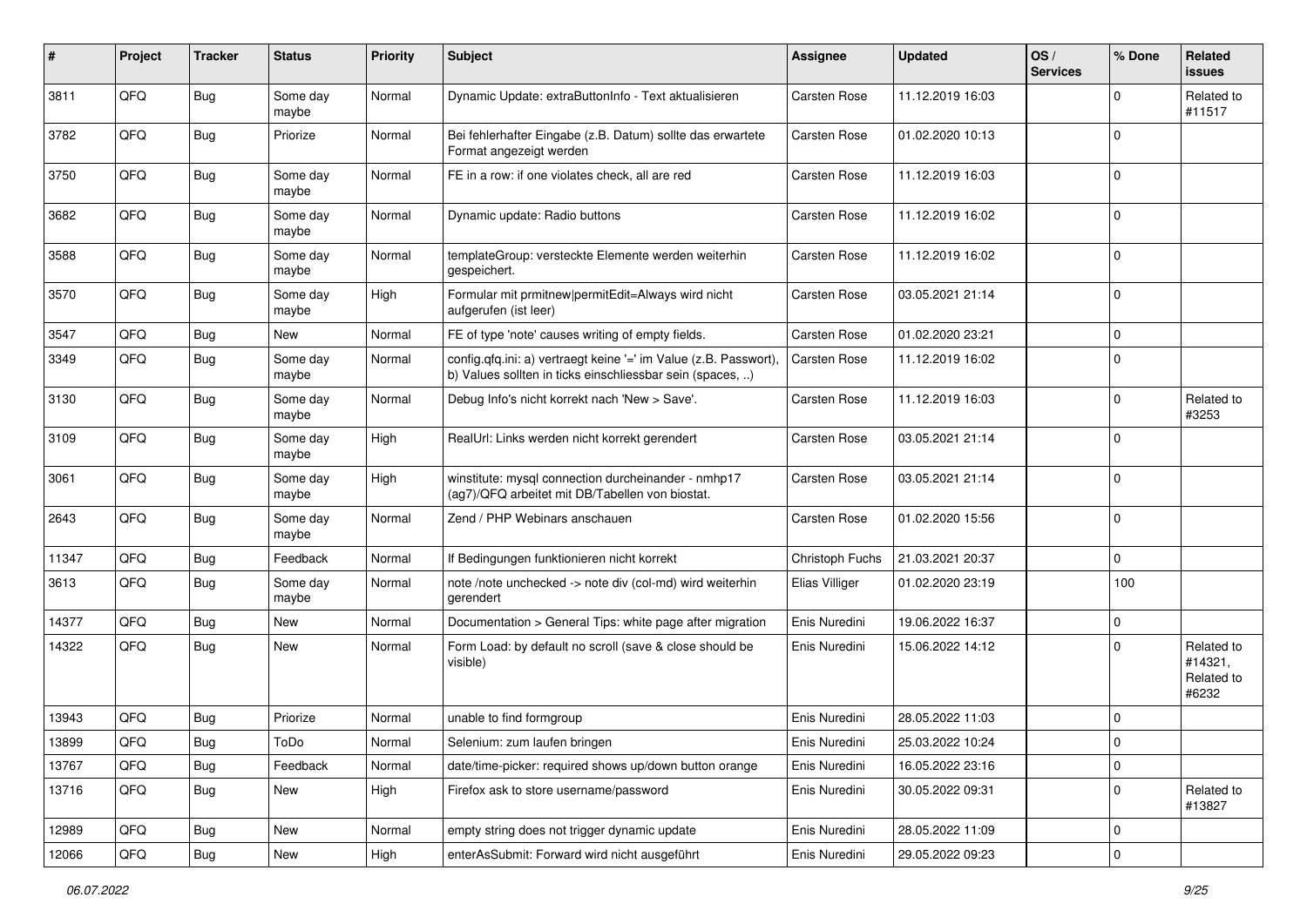| #     | Project | <b>Tracker</b> | <b>Status</b>     | <b>Priority</b> | <b>Subject</b>                                                           | <b>Assignee</b>   | <b>Updated</b>   | OS/<br><b>Services</b> | % Done      | Related<br><b>issues</b>                    |
|-------|---------|----------------|-------------------|-----------------|--------------------------------------------------------------------------|-------------------|------------------|------------------------|-------------|---------------------------------------------|
| 11630 | QFQ     | Bug            | Feedback          | High            | Bitte check ob CALL() in 20.11.0 noch so funktioniert wie in<br>20.4.1   | Enis Nuredini     | 28.05.2022 13:45 |                        | $\Omega$    | Related to<br>#11325                        |
| 8891  | QFQ     | <b>Bug</b>     | <b>New</b>        | High            | formSubmitLog: do not log passwords                                      | Enis Nuredini     | 25.03.2022 09:06 |                        | $\mathbf 0$ |                                             |
| 12508 | QFQ     | Bug            | In Progress       | High            | qfq Form: sendMail                                                       | Karin Niffeler    | 19.03.2022 17:48 |                        | $\mathbf 0$ |                                             |
| 8316  | QFQ     | Bug            | Feedback          | Normal          | Documentation/Behaviour for Nested Queries and<br>Record-Store confusing | Nicola Chiapolini | 20.11.2019 09:14 |                        | $\Omega$    |                                             |
| 12156 | QFQ     | Feature        | <b>New</b>        | Normal          | Form: Optional disable 'leave page'                                      |                   | 03.05.2021 20:45 |                        | $\mathbf 0$ |                                             |
| 12135 | QFQ     | Feature        | New               | Normal          | Subrecord: Notiz                                                         |                   | 24.04.2021 16:58 |                        | 0           |                                             |
| 12039 | QFQ     | Feature        | <b>New</b>        | Normal          | Missing htmlSpecialChar() in pre processing on form submit               |                   | 18.02.2021 00:09 |                        | $\Omega$    | Related to<br>#14320                        |
| 12038 | QFQ     | Feature        | <b>New</b>        | Normal          | a) STORE_VAR: filenameOnlyStripUniq, b) SP:<br>QSTRIPUNIQ()              |                   | 17.02.2021 23:55 |                        | $\Omega$    |                                             |
| 11850 | QFQ     | Feature        | New               | Urgent          | Wizard Form: basierend auf einer Tabelle eine Form<br>anlegen.           |                   | 03.05.2021 21:12 |                        | $\Omega$    | Blocked by<br>#8082                         |
| 11716 | QFQ     | Feature        | <b>New</b>        | Normal          | Form an beliebiger Stelle im Report anzeigen                             |                   | 09.12.2020 09:47 |                        | $\Omega$    |                                             |
| 11535 | QFQ     | Feature        | New               | Normal          | Ability to create SQL columns in frontend QFQ forms                      |                   | 17.11.2020 12:11 |                        | 0           |                                             |
| 11534 | QFQ     | Feature        | <b>New</b>        | Normal          | Report: Action on selected rows - Table batchprocessing<br>feature       |                   | 18.11.2020 08:15 |                        | $\Omega$    |                                             |
| 10874 | QFQ     | Feature        | <b>New</b>        | Normal          | Erstellen eines Foreign Keys in der Tabelle "FormElement"                |                   | 13.07.2020 10:11 |                        | $\Omega$    |                                             |
| 10763 | QFQ     | Feature        | New               | Normal          | form accessed and submitted despite logout?                              |                   | 16.06.2020 11:43 |                        | $\mathbf 0$ |                                             |
| 10738 | QFQ     | Feature        | Some day<br>maybe | Normal          | CORS headers for external API requests                                   |                   | 10.06.2020 14:00 |                        | $\Omega$    |                                             |
| 10384 | QFQ     | Feature        | New               | Normal          | Parameter Exchange QFQ Instances                                         |                   | 07.05.2020 09:38 |                        | $\mathbf 0$ |                                             |
| 10345 | QFQ     | Feature        | New               | Normal          | Templates - Patterns QFQ Style                                           |                   | 03.05.2021 21:01 |                        | $\Omega$    | Related to<br>#10713                        |
| 10114 | QFQ     | Feature        | <b>New</b>        | High            | Symbol (Link): 'G:' (Glyphicon) replaced by 'i:' (icon)                  |                   | 07.12.2021 17:19 |                        | $\Omega$    | Related to<br>#3797,<br>Related to<br>#4194 |
| 9853  | QFQ     | Feature        | <b>New</b>        | Normal          | Check das SQL / QFQ / Mail Logfile geschrieben wird                      |                   | 09.01.2020 11:15 |                        | $\Omega$    |                                             |
| 8056  | QFQ     | Feature        | Some day<br>maybe | Normal          | Termin Organisation (Reservation)                                        |                   | 01.02.2020 23:19 |                        | $\Omega$    | Related to<br>#8658                         |
| 7921  | QFQ     | Feature        | Some day<br>maybe | Normal          | Rest API Export: URL kuerzer machen                                      |                   | 01.02.2020 23:19 |                        | $\mathbf 0$ |                                             |
| 7278  | QFQ     | Feature        | Some day<br>maybe | Normal          | Form: Wert vordefinieren der immer gesetzt wird                          |                   | 02.05.2021 09:27 |                        | $\mathbf 0$ |                                             |
| 7229  | QFG     | Feature        | Some day<br>maybe | Normal          | New FormElement.type: Button                                             |                   | 01.02.2021 12:32 |                        | $\mathbf 0$ |                                             |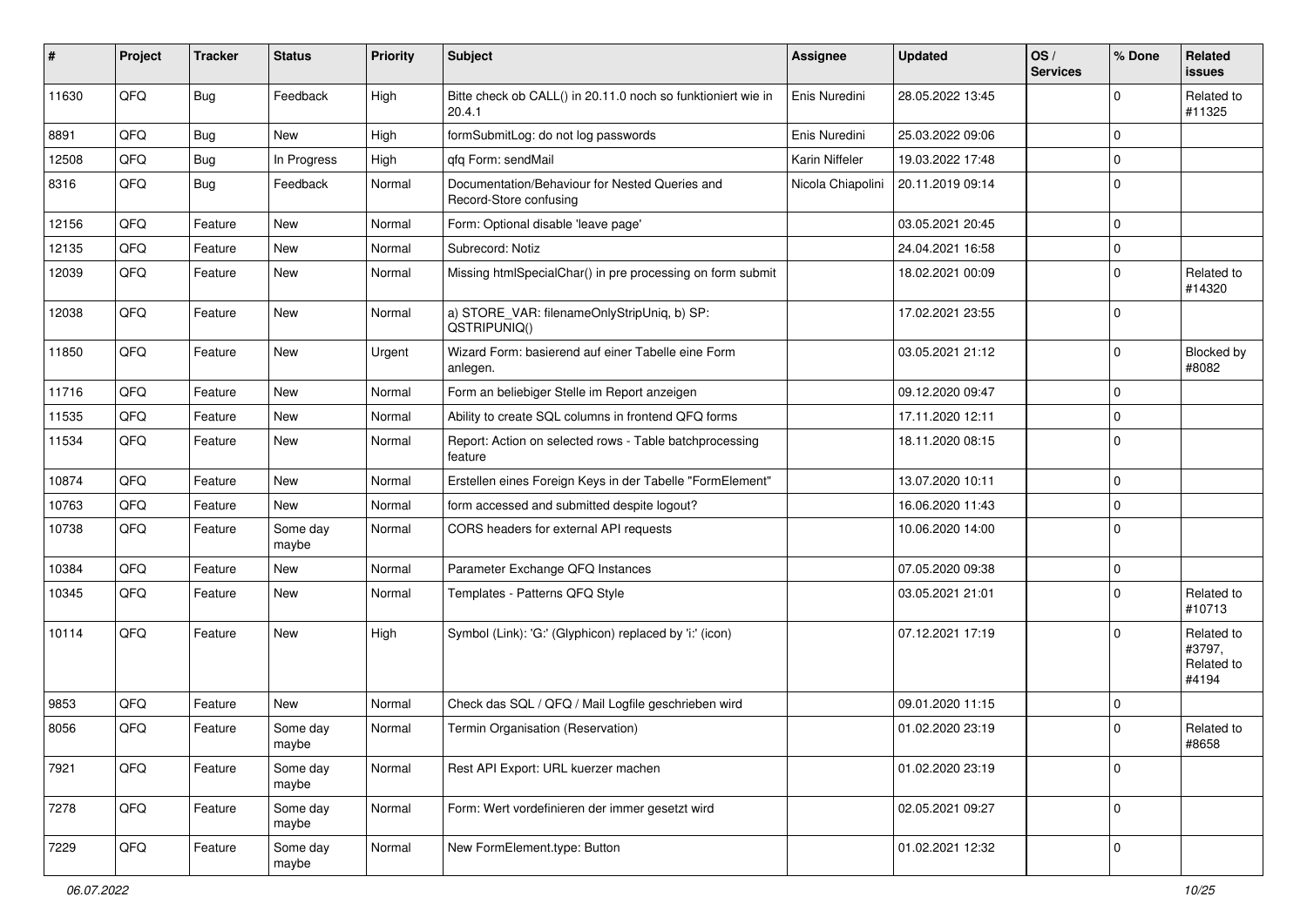| $\pmb{\sharp}$ | Project | <b>Tracker</b> | <b>Status</b>     | Priority | <b>Subject</b>                                                                    | <b>Assignee</b> | <b>Updated</b>   | OS/<br><b>Services</b> | % Done         | Related<br>issues   |
|----------------|---------|----------------|-------------------|----------|-----------------------------------------------------------------------------------|-----------------|------------------|------------------------|----------------|---------------------|
| 7108           | QFQ     | Feature        | Some day<br>maybe | Normal   | <b>QFQ Wrap Elements</b>                                                          |                 | 11.12.2019 16:01 |                        | $\mathbf 0$    |                     |
| 7106           | QFQ     | Feature        | Some day<br>maybe | Normal   | Beispiel Nummerierung von Rows in Report                                          |                 | 11.12.2019 16:01 |                        | $\mathbf 0$    |                     |
| 7105           | QFQ     | Feature        | Some day<br>maybe | Normal   | Beispiel wie man in einer zweiten Tabelle speichert.                              |                 | 11.12.2019 16:01 |                        | $\mathbf 0$    |                     |
| 7104           | QFQ     | Feature        | Some day<br>maybe | Normal   | Manual: hint about escaping if '\r' appears in mail body                          |                 | 11.12.2019 16:01 |                        | $\Omega$       |                     |
| 7100           | QFQ     | Feature        | Some day<br>maybe | Normal   | Download: log access, max downloads, time limit                                   |                 | 01.02.2020 23:19 |                        | $\mathbf 0$    |                     |
| 6992           | QFQ     | Feature        | Some day<br>maybe | Normal   | DB exception: Syntax Highlight                                                    |                 | 11.12.2019 16:01 |                        | $\mathbf 0$    | Related to<br>#5450 |
| 6704           | QFQ     | Feature        | Some day<br>maybe | Normal   | Upload Mode: Bilder in Notizen rechts sollen aktuellen<br>Upload repräsentieren.  |                 | 01.02.2020 23:19 |                        | $\Omega$       | Related to<br>#3264 |
| 6515           | QFQ     | Feature        | Some day<br>maybe | Normal   | Formular: Felder dynamisch ein/ausblenden                                         |                 | 11.12.2019 16:02 |                        | $\Omega$       |                     |
| 6299           | QFQ     | Feature        | Some day<br>maybe | Normal   | Attack detection: log table with invalid SIP access                               |                 | 11.12.2019 16:02 |                        | $\mathbf 0$    | Related to<br>#3947 |
| 6288           | QFQ     | Feature        | Some day<br>maybe | Normal   | Best Practice: Erklaeren wie man ein Formular ganz in<br>'weiss' erstellen kann   |                 | 11.12.2019 16:02 |                        | 0              |                     |
| 6084           | QFQ     | Feature        | Some day<br>maybe | Normal   | New escape type: 'D' - convert date                                               |                 | 01.02.2020 23:19 |                        | $\mathbf 0$    |                     |
| 6083           | QFQ     | Feature        | Some day<br>maybe | Normal   | Dynamic Update: Value Check via SQL                                               |                 | 11.12.2019 16:02 |                        | $\mathbf 0$    |                     |
| 5923           | QFQ     | Feature        | Some day<br>maybe | Normal   | fillStoreSystemBySqlLate                                                          |                 | 01.02.2020 23:19 |                        | $\mathbf 0$    |                     |
| 5895           | QFQ     | Feature        | Some day<br>maybe | Normal   | Tutorial: List of all QFQ Features                                                |                 | 01.02.2020 23:19 |                        | $\pmb{0}$      |                     |
| 5893           | QFQ     | Feature        | Some day<br>maybe | Normal   | Edit on double-click                                                              |                 | 01.02.2020 23:19 |                        | $\Omega$       | Related to<br>#5894 |
| 5892           | QFQ     | Feature        | Some day<br>maybe | Normal   | QFQ should use T3 API to manipulate FE GROUP<br>membership                        |                 | 01.02.2020 23:20 |                        | $\mathbf 0$    |                     |
| 5851           | QFQ     | Feature        | Some day<br>maybe | Normal   | Queue System implementieren: MQTT, RabbitMQ                                       |                 | 01.02.2020 23:20 |                        | $\mathbf 0$    | Related to<br>#5715 |
| 5850           | QFQ     | Feature        | Some day<br>maybe | Normal   | Deployment: In QFQ Doc best practice fuer zeitgemaesses<br>Deployment beschreiben |                 | 01.02.2020 23:20 |                        | $\overline{0}$ |                     |
| 5805           | QFQ     | Feature        | Some day<br>maybe | Normal   | TypeAHead SQL value instead of key stored                                         |                 | 01.02.2020 23:19 |                        | $\Omega$       | Related to<br>#5444 |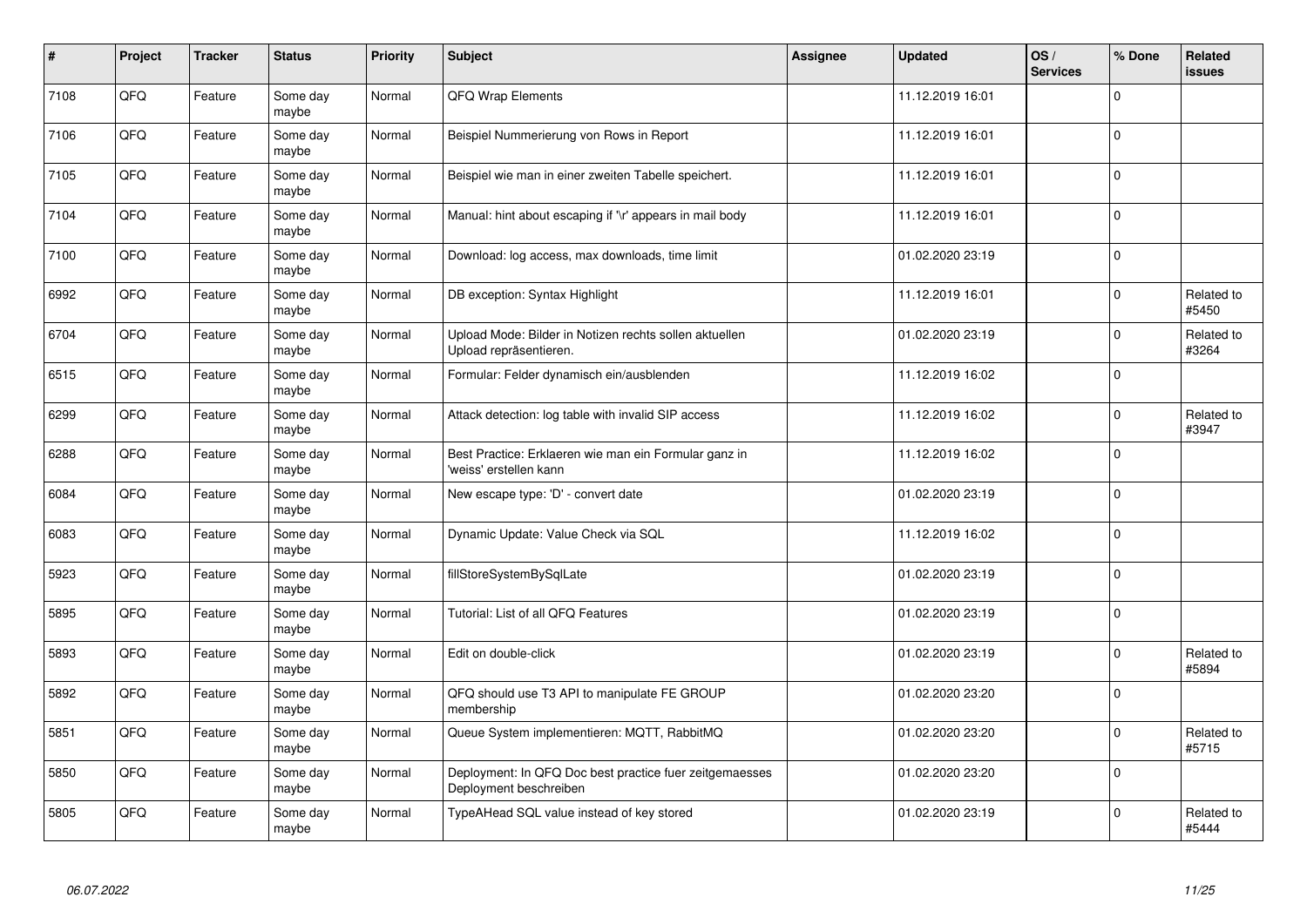| $\sharp$ | Project | <b>Tracker</b> | <b>Status</b>     | <b>Priority</b> | <b>Subject</b>                                                                                                                                                | <b>Assignee</b> | <b>Updated</b>   | OS/<br><b>Services</b> | % Done      | Related<br><b>issues</b> |
|----------|---------|----------------|-------------------|-----------------|---------------------------------------------------------------------------------------------------------------------------------------------------------------|-----------------|------------------|------------------------|-------------|--------------------------|
| 5783     | QFQ     | Feature        | Some day<br>maybe | Normal          | <b>BPMN View/Edit</b>                                                                                                                                         |                 | 11.12.2019 16:02 |                        | $\mathbf 0$ |                          |
| 5455     | QFQ     | Feature        | Some day<br>maybe | Normal          | Mail Redirects grld abhaengig                                                                                                                                 |                 | 01.02.2020 23:20 |                        | $\mathbf 0$ |                          |
| 5452     | QFQ     | Feature        | Some day<br>maybe | Normal          | Thumbnails from PDF: bad quality                                                                                                                              |                 | 01.02.2020 23:20 |                        | $\mathbf 0$ |                          |
| 5342     | QFQ     | Feature        | Some day<br>maybe | Normal          | link - with HTML Attributes                                                                                                                                   |                 | 01.02.2020 23:20 |                        | $\mathbf 0$ | Related to<br>#14077     |
| 5160     | QFQ     | Feature        | Some day<br>maybe | Normal          | QFQ collaborative / together.js, ShareJS, y-js, collaborative,                                                                                                |                 | 11.12.2019 16:02 |                        | $\mathbf 0$ |                          |
| 5129     | QFQ     | Feature        | Some day<br>maybe | Normal          | Reports: SQL fuer x Achse und y Achse                                                                                                                         |                 | 11.12.2019 16:02 |                        | $\Omega$    |                          |
| 4974     | QFQ     | Feature        | Some day<br>maybe | Normal          | Long polling - inform all listening clients of changes                                                                                                        |                 | 11.12.2019 16:02 |                        | $\mathbf 0$ |                          |
| 4816     | QFQ     | Feature        | Some day<br>maybe | Normal          | Templates for QFQ Reports (Tables, Radios, )                                                                                                                  |                 | 01.02.2020 23:20 |                        | $\mathbf 0$ |                          |
| 4719     | QFQ     | Feature        | Some day<br>maybe | Normal          | Custom Message in Client in case of 'Browser tab close,<br>modification will be lost'                                                                         |                 | 01.02.2020 23:20 |                        | $\Omega$    |                          |
| 4640     | QFQ     | Feature        | Some day<br>maybe | Normal          | Rename System Forms                                                                                                                                           |                 | 01.02.2020 23:20 |                        | $\mathbf 0$ |                          |
| 4627     | QFQ     | Feature        | Some day<br>maybe | Normal          | dbupdate: all tables - check 'create', 'modified' if it is possible<br>to change to default 'CURRENT_TIMESTAMP' and modified<br>'ON UPDATE CURRENT TIMESTAMP' |                 | 01.02.2020 23:20 |                        | 0           |                          |
| 4626     | QFQ     | Feature        | Some day<br>maybe | Normal          | Mobile View: 'classBody=qfq-form-right' makes no sense                                                                                                        |                 | 01.02.2020 23:20 |                        | $\mathbf 0$ |                          |
| 4551     | QFQ     | Feature        | Some day<br>maybe | Normal          | Set 'pills' via dynamicUpdate to show/hide/disabled                                                                                                           |                 | 01.02.2020 23:20 |                        | $\mathbf 0$ | Related to<br>#3752      |
| 4536     | QFQ     | Feature        | Some day<br>maybe | Normal          | FE upload: problem with delete if mutliple uploads an<br>FE.name="                                                                                            |                 | 01.02.2020 23:20 |                        | $\Omega$    |                          |
| 4446     | QFQ     | Feature        | Some day<br>maybe | Normal          | New FE get same feldContainerId as last modifed FE                                                                                                            |                 | 01.02.2020 23:20 |                        | $\mathbf 0$ |                          |
| 4445     | QFQ     | Feature        | Some day<br>maybe | Normal          | template group: Option to simulate fieldset                                                                                                                   |                 | 28.06.2021 14:11 |                        | $\mathbf 0$ |                          |
| 4444     | QFQ     | Feature        | Some day<br>maybe | Normal          | FE.type=upload: detect mime type                                                                                                                              |                 | 11.12.2019 16:02 |                        | $\mathbf 0$ | Related to<br>#4303      |
| 4443     | QFQ     | Feature        | Some day<br>maybe | Normal          | Form: multiple secondary tables                                                                                                                               |                 | 01.02.2020 23:20 |                        | $\Omega$    |                          |
| 4442     | QFQ     | Feature        | Some day<br>maybe | Normal          | Special Column Name: link - new symbol G (Glyph) to<br>choose any available symbol                                                                            |                 | 11.12.2019 16:02 |                        | 0           |                          |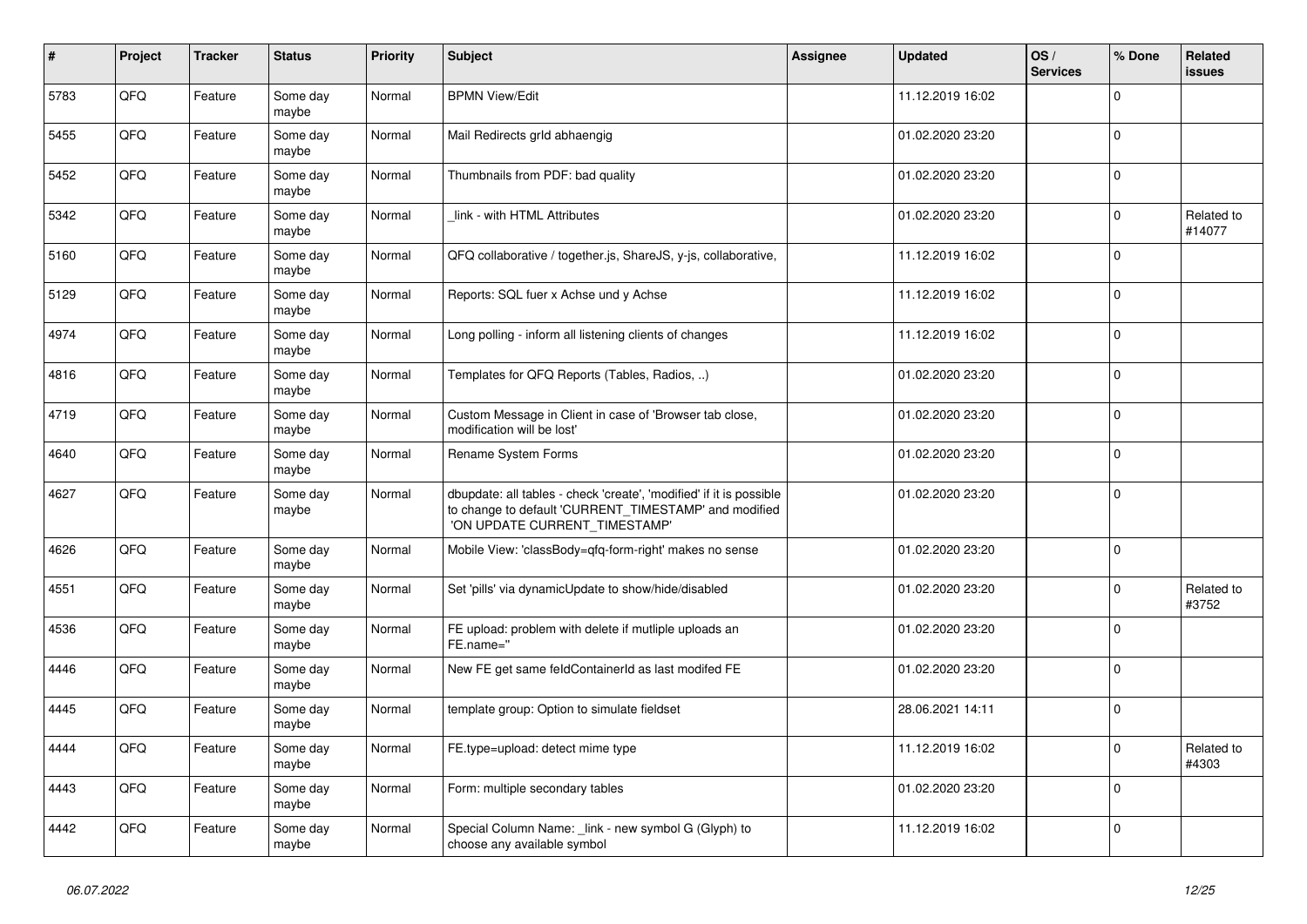| #    | Project | <b>Tracker</b> | <b>Status</b>     | <b>Priority</b> | <b>Subject</b>                                                                                                                                           | <b>Assignee</b> | <b>Updated</b>   | OS/<br><b>Services</b> | % Done      | Related<br><b>issues</b>                    |
|------|---------|----------------|-------------------|-----------------|----------------------------------------------------------------------------------------------------------------------------------------------------------|-----------------|------------------|------------------------|-------------|---------------------------------------------|
| 4440 | QFQ     | Feature        | Some day<br>maybe | Normal          | Manual.rst: explain how to. expand PHP Session to 4h                                                                                                     |                 | 11.12.2019 16:02 |                        | $\mathbf 0$ |                                             |
| 4439 | QFQ     | Feature        | Some day<br>maybe | Normal          | Log: report all actions fired by an FE Element, incl. the<br>original directive (slaveld, sqlInsert, )                                                   |                 | 01.02.2020 23:20 |                        | $\mathbf 0$ | Related to<br>#4432,<br>Related to<br>#5458 |
| 4435 | QFQ     | Feature        | Some day<br>maybe | Normal          | Report: striptags - specify allowed tags                                                                                                                 |                 | 01.02.2020 23:20 |                        | $\mathbf 0$ |                                             |
| 4433 | QFQ     | Feature        | Some day<br>maybe | Normal          | Log when SIP will be destroyed by QFQ for any (security)<br>reason                                                                                       |                 | 01.02.2020 23:20 |                        | $\mathbf 0$ | Related to<br>#4432,<br>Related to<br>#5458 |
| 4194 | QFQ     | Feature        | In Progress       | Normal          | Bootstrap 4 ist jetzt offiziel                                                                                                                           |                 | 03.05.2021 20:47 |                        | $\mathbf 0$ | Related to<br>#10114                        |
| 4027 | QFQ     | Feature        | Some day<br>maybe | Normal          | Missing: orange 'check' / 'bullet'                                                                                                                       |                 | 11.12.2019 16:03 |                        | $\mathbf 0$ |                                             |
| 3880 | QFQ     | Feature        | Some day<br>maybe | Normal          | Form 'Form': anlegen einer Tabelle                                                                                                                       |                 | 14.01.2021 10:12 |                        | $\mathbf 0$ |                                             |
| 3879 | QFQ     | Feature        | Some day<br>maybe | Normal          | Form 'FormElement': Beim Feld 'name' rechts in der Notiz<br>einen Link einblenden - a) aktuelle Definition anzeigen, b)<br>Spalte in der Tabelle anlegen |                 | 11.12.2019 16:03 |                        | $\mathbf 0$ |                                             |
| 3878 | QFQ     | Feature        | Some day<br>maybe | Normal          | Form 'FormElement': Spalte 'name' typeAhead mit<br>Spaltennamen der Primarytable.                                                                        |                 | 11.12.2019 16:03 |                        | $\mathbf 0$ |                                             |
| 3646 | QFQ     | Feature        | Some day<br>maybe | Normal          | Moeglichkeit HTML Tags in Reports auszugeben (zu<br>enkodieren: htmlspecialchars)                                                                        |                 | 11.12.2019 16:02 |                        | $\mathbf 0$ | Related to<br>#14320                        |
| 3617 | QFQ     | Feature        | Some day<br>maybe | Normal          | Load javascripts at bottom                                                                                                                               |                 | 11.12.2019 16:02 |                        | $\mathbf 0$ |                                             |
| 3567 | QFQ     | Feature        | Some day<br>maybe | Low             | 'Save', 'Close', 'New' als FormElement                                                                                                                   |                 | 11.12.2019 16:02 |                        | $\mathbf 0$ |                                             |
| 3495 | QFQ     | Feature        | Some day<br>maybe | Normal          | Predifined Parameter werden nicht in '+' (add new record)<br>SIP gerendert.                                                                              |                 | 11.12.2019 16:02 |                        | $\mathbf 0$ |                                             |
| 2950 | QFQ     | Feature        | Some day<br>maybe | Normal          | Inhalt QFQ Records als File                                                                                                                              |                 | 11.12.2019 16:03 |                        | $\mathbf 0$ |                                             |
| 1623 | QFQ     | Feature        | Some day<br>maybe | Normal          | RealURL                                                                                                                                                  |                 | 11.12.2019 16:03 |                        | 30          |                                             |
| 1510 | QFQ     | Feature        | Some day<br>maybe | Normal          | jquery von google laden, falls das nicht geht lokal                                                                                                      |                 | 11.12.2019 16:03 |                        | $\mathbf 0$ |                                             |
| 1253 | QFQ     | Feature        | Some day<br>maybe | Normal          | QF: Colorpicker                                                                                                                                          |                 | 11.12.2019 16:03 |                        | $\mathbf 0$ |                                             |
| 1251 | QFG     | Feature        | Some day<br>maybe | Normal          | QF: Combo                                                                                                                                                |                 | 11.12.2019 16:03 |                        | $\mathbf 0$ |                                             |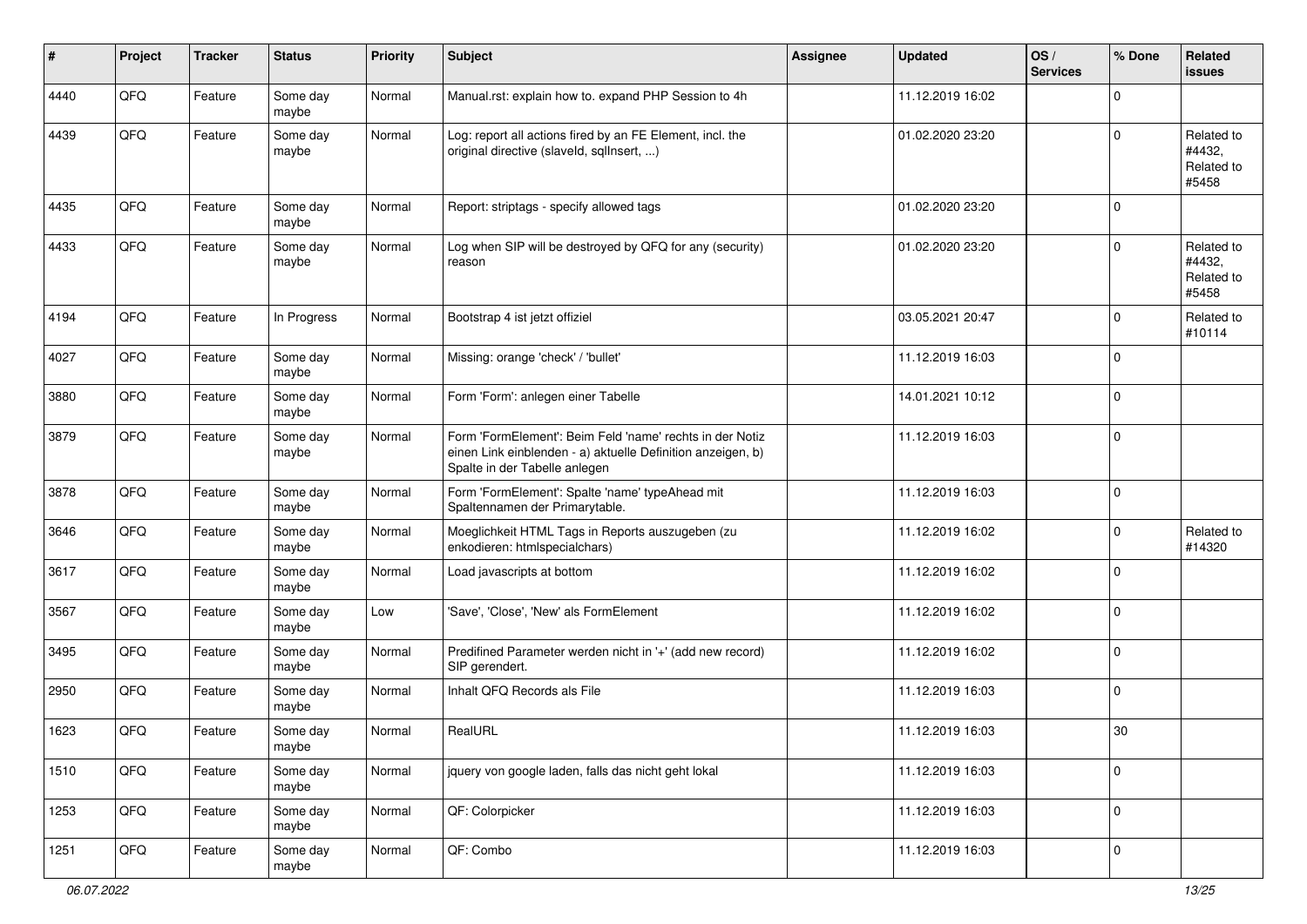| #     | Project | <b>Tracker</b> | <b>Status</b>     | <b>Priority</b> | <b>Subject</b>                                                                                               | Assignee        | <b>Updated</b>   | OS/<br><b>Services</b> | % Done      | Related<br><b>issues</b>                                               |
|-------|---------|----------------|-------------------|-----------------|--------------------------------------------------------------------------------------------------------------|-----------------|------------------|------------------------|-------------|------------------------------------------------------------------------|
| 1234  | QFQ     | Feature        | Some day<br>maybe | Normal          | QF: Record numbering: Im Grid soll in Spalte 1 optional die<br>laufende Nummer der Records angezeigt werden. |                 | 01.02.2020 23:20 |                        | $\mathbf 0$ |                                                                        |
| 955   | QFQ     | Feature        | Some day<br>maybe | Normal          | QF: Notizen vor/nach dem Form                                                                                |                 | 01.02.2020 23:20 |                        | $\mathbf 0$ |                                                                        |
| 880   | QFQ     | Feature        | Some day<br>maybe | Urgent          | Security: PHP, SQL Injection, XSS                                                                            |                 | 03.05.2021 21:14 |                        | $\Omega$    | Related to<br>#14320                                                   |
| 14185 | QFQ     | Feature        | <b>New</b>        | Normal          | External/Autocron.php - better suitable directory                                                            | Support: System | 28.05.2022 11:03 |                        | $\mathbf 0$ |                                                                        |
| 12556 | QFQ     | Feature        | <b>New</b>        | Normal          | Pills Title: colored = static or dynamic on allrequiredgiven                                                 | Benjamin Baer   | 19.03.2022 17:49 |                        | $\mathbf 0$ |                                                                        |
| 12490 | QFQ     | Feature        | <b>New</b>        | Normal          | Loading Plugins in QFQ - see what tinymce does. (lazy<br>loading)                                            | Benjamin Baer   | 08.06.2022 10:37 |                        | $\mathbf 0$ | Related to<br>#12611,<br>Related to<br>#10013,<br>Related to<br>#7732  |
| 12476 | QFQ     | Feature        | <b>New</b>        | Normal          | clearMe: a) should trigger 'dirty', b) sticky on textarea resize                                             | Benjamin Baer   | 04.01.2022 08:40 |                        | $\mathbf 0$ | Related to<br>#9528                                                    |
| 10003 | QFQ     | Feature        | Priorize          | Normal          | fieldset: stronger visualize group                                                                           | Benjamin Baer   | 12.02.2020 08:13 |                        | $\mathbf 0$ |                                                                        |
| 9548  | QFQ     | Feature        | Feedback          | High            | FormElement: Pattern mismatch - optional report only on<br>focus lost                                        | Benjamin Baer   | 03.05.2021 21:14 |                        | $\mathbf 0$ |                                                                        |
| 9135  | QFQ     | Feature        | Priorize          | Normal          | Progress Bar generic / replace old hourglass download<br>popup                                               | Benjamin Baer   | 03.01.2022 07:43 |                        | $\mathbf 0$ |                                                                        |
| 9130  | QFQ     | Feature        | Some day<br>maybe | Normal          | tablesorter: Automatic Row numbering / Zeilenummer                                                           | Benjamin Baer   | 01.02.2020 23:22 |                        | $\mathbf 0$ |                                                                        |
| 8522  | QFQ     | Feature        | Some day<br>maybe | Normal          | build QFQ - npm warnings                                                                                     | Benjamin Baer   | 01.02.2020 23:19 |                        | 50          |                                                                        |
| 7965  | QFQ     | Feature        | Priorize          | Normal          | Input type 'text' with visual format - currency                                                              | Benjamin Baer   | 03.01.2022 07:45 |                        | $\pmb{0}$   |                                                                        |
| 7732  | QFQ     | Feature        | Some day<br>maybe | Normal          | Javascript: Lazy Loading der add on libs                                                                     | Benjamin Baer   | 08.06.2022 10:38 |                        | $\Omega$    | Related to<br>#12611,<br>Related to<br>#12490,<br>Related to<br>#10013 |
| 7730  | QFQ     | Feature        | Priorize          | Normal          | <b>SELECT Box: title in between</b>                                                                          | Benjamin Baer   | 01.02.2020 23:22 |                        | $\mathbf 0$ |                                                                        |
| 7602  | QFQ     | Feature        | ToDo              | High            | Multi Select: with checkboxes                                                                                | Benjamin Baer   | 22.03.2022 09:07 |                        | $\mathbf 0$ |                                                                        |
| 6972  | QFQ     | Feature        | Some day<br>maybe | Normal          | Fabric Clipboard / cross browser tab                                                                         | Benjamin Baer   | 01.02.2020 23:21 |                        | 0           |                                                                        |
| 6970  | QFQ     | Feature        | Some day<br>maybe | Normal          | tablesorter: default fuer 'sortReset' aendern von 'Ctrl' zu 'Alt'                                            | Benjamin Baer   | 01.02.2020 23:21 |                        | $\Omega$    |                                                                        |
| 6870  | QFQ     | Feature        | Priorize          | Normal          | Click on 'link' triggers an API call                                                                         | Benjamin Baer   | 03.01.2022 08:25 |                        | $\mathbf 0$ |                                                                        |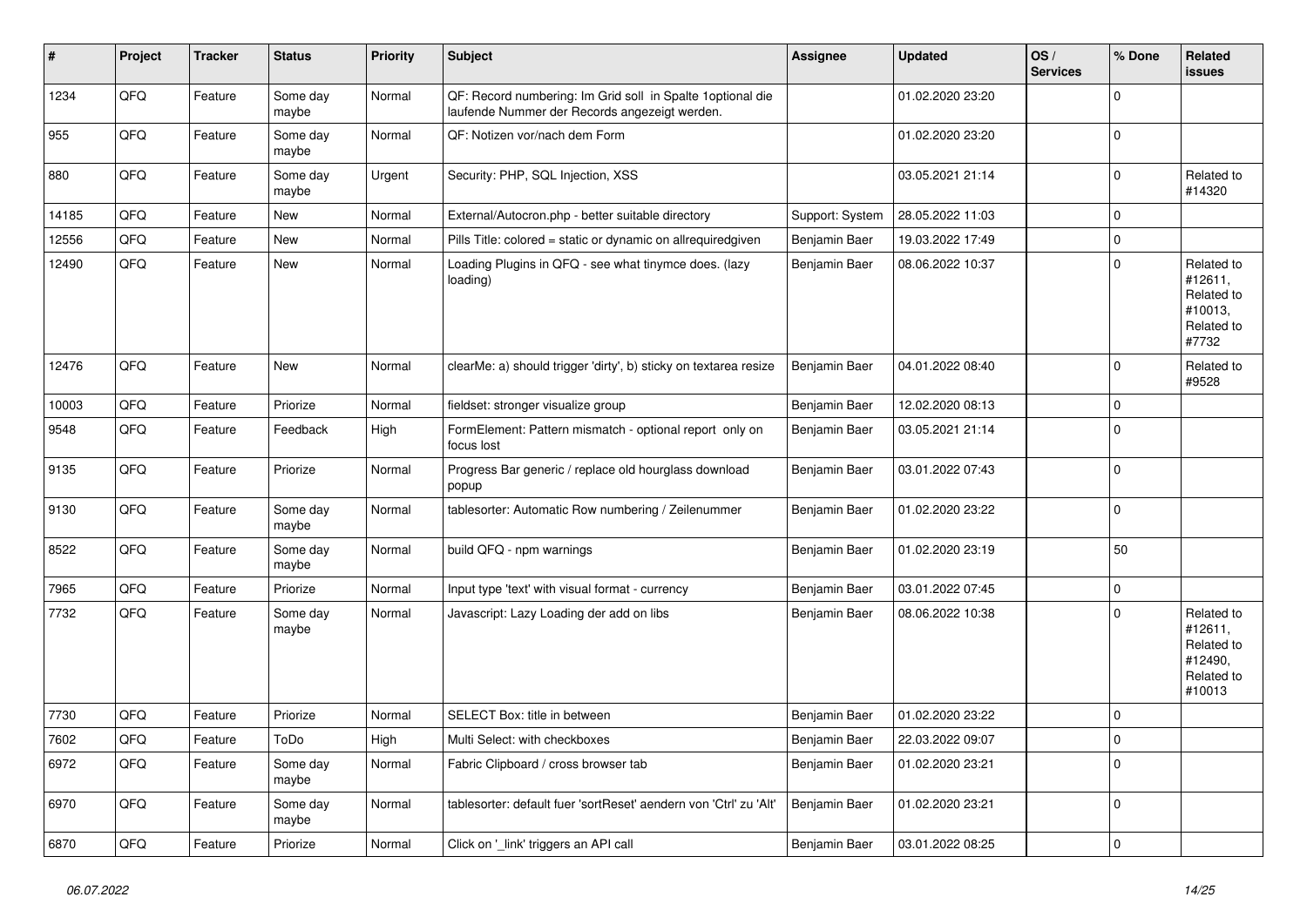| $\sharp$ | Project | <b>Tracker</b> | <b>Status</b>              | <b>Priority</b> | <b>Subject</b>                                                                | <b>Assignee</b> | <b>Updated</b>   | OS/<br><b>Services</b> | % Done      | Related<br>issues                                                      |
|----------|---------|----------------|----------------------------|-----------------|-------------------------------------------------------------------------------|-----------------|------------------|------------------------|-------------|------------------------------------------------------------------------|
| 6801     | QFQ     | Feature        | Priorize                   | Normal          | Fabric: Maximize / Fulllscreen                                                | Benjamin Baer   | 21.03.2022 09:56 |                        | $\mathbf 0$ |                                                                        |
| 6224     | QFQ     | Feature        | Priorize                   | Normal          | Dynamic update: fade in/out fields                                            | Benjamin Baer   | 21.03.2022 09:50 |                        | 0           |                                                                        |
| 5562     | QFQ     | Feature        | Priorize                   | Normal          | Drag'n'Drop fuer Uploads                                                      | Benjamin Baer   | 21.03.2022 09:52 |                        | $\mathbf 0$ | Related to<br>#9706                                                    |
| 5389     | QFQ     | Feature        | Some day<br>maybe          | Normal          | QFQ Design: Multline label / note                                             | Benjamin Baer   | 01.02.2020 23:19 |                        | $\mathbf 0$ |                                                                        |
| 5366     | QFQ     | Feature        | Priorize                   | Normal          | Saving with keyboard shortcuts                                                | Benjamin Baer   | 21.03.2022 09:47 |                        | $\mathbf 0$ |                                                                        |
| 5024     | QFQ     | Feature        | Some day<br>maybe          | Normal          | Fabric: Generate PDF with edits                                               | Benjamin Baer   | 01.02.2020 23:20 |                        | 0           | Related to<br>#10704                                                   |
| 4420     | QFQ     | Feature        | Some day<br>maybe          | Normal          | Client: Local Storage - store the changes of a form, local in<br>the browser. | Benjamin Baer   | 11.12.2019 16:02 |                        | $\mathbf 0$ |                                                                        |
| 3692     | QFQ     | Feature        | Some day<br>maybe          | Normal          | QFQ Webseite                                                                  | Benjamin Baer   | 11.12.2019 16:02 |                        | $\mathbf 0$ | Related to<br>#5033                                                    |
| 3415     | QFQ     | Feature        | Some day<br>maybe          | Normal          | FE Login Box Templatefile                                                     | Benjamin Baer   | 11.12.2019 16:02 |                        | $\mathbf 0$ |                                                                        |
| 14371    | QFQ     | Feature        | Priorize                   | Normal          | <b>LDAP via REPORT</b>                                                        | Carsten Rose    | 19.06.2022 16:37 |                        | $\mathbf 0$ |                                                                        |
| 14290    | QFQ     | Feature        | Priorize                   | Normal          | FormEditor: Show Table Definition                                             | Carsten Rose    | 19.06.2022 16:37 |                        | $\mathbf 0$ |                                                                        |
| 14187    | QFQ     | Feature        | New                        | High            | qfq.log: show current URL                                                     | Carsten Rose    | 28.05.2022 11:02 |                        | $\mathbf 0$ | Related to<br>#13933,<br>Related to<br>#12532,<br>Related to<br>#11893 |
| 14090    | QFQ     | Feature        | <b>New</b>                 | Normal          | Nützliche _script funktionen                                                  | Carsten Rose    | 28.05.2022 11:03 |                        | $\mathbf 0$ |                                                                        |
| 13843    | QFQ     | Feature        | <b>New</b>                 | Normal          | Create JWT via QFQ                                                            | Carsten Rose    | 19.03.2022 17:42 |                        | $\mathbf 0$ |                                                                        |
| 13841    | QFQ     | Feature        | <b>New</b>                 | Normal          | Create PDF via iText - evaluate                                               | Carsten Rose    | 19.03.2022 17:42 |                        | 0           |                                                                        |
| 13700    | QFQ     | Feature        | <b>New</b>                 | Normal          | Redesign qfq.io Seite                                                         | Carsten Rose    | 19.03.2022 17:43 |                        | 0           |                                                                        |
| 13566    | QFQ     | Feature        | Ready to sync<br>(develop) | Normal          | Delete config-example.qfq.php file                                            | Carsten Rose    | 23.12.2021 09:25 |                        | 0           |                                                                        |
| 13467    | QFQ     | Feature        | <b>New</b>                 | Normal          | ChangeLog Generator                                                           | Carsten Rose    | 19.03.2022 17:46 |                        | $\mathbf 0$ | Related to<br>#11460                                                   |
| 13354    | QFQ     | Feature        | New                        | Normal          | Using Websocket in QFQ                                                        | Carsten Rose    | 05.07.2022 16:26 |                        | $\mathbf 0$ | Related to<br>#11076                                                   |
| 13330    | QFQ     | Feature        | In Progress                | Normal          | Multi Form: Upload                                                            | Carsten Rose    | 07.11.2021 12:40 |                        | 50          | Related to<br>#9706                                                    |
| 12679    | QFQ     | Feature        | New                        | Normal          | tablesorter: custom column width                                              | Carsten Rose    | 16.06.2021 11:10 |                        | $\mathbf 0$ |                                                                        |
| 12664    | QFQ     | Feature        | New                        | Normal          | TinyMCE: report/remove malicous HTML/JS Code                                  | Carsten Rose    | 19.03.2022 17:47 |                        | 0           | Related to<br>#14320                                                   |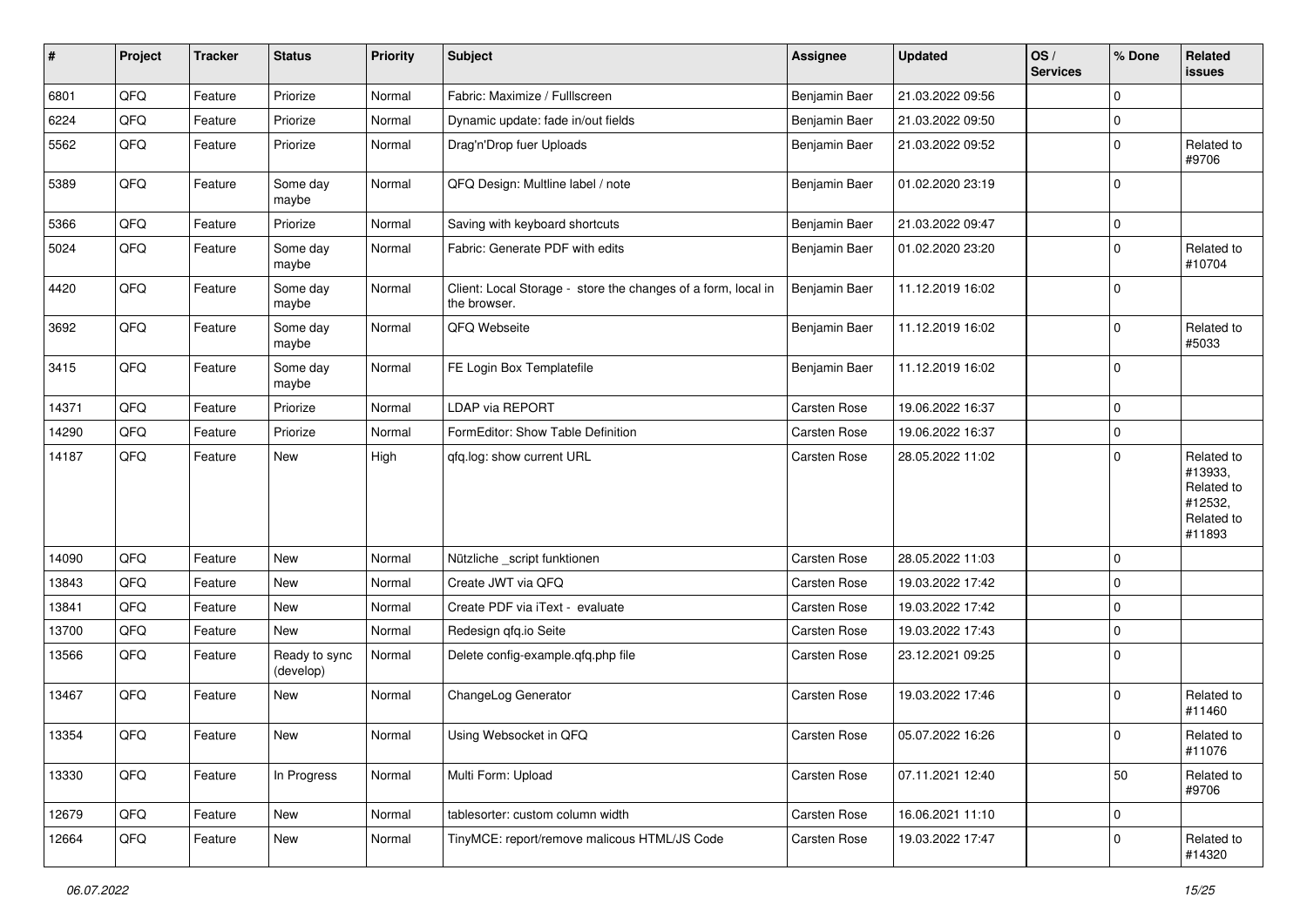| #     | Project | <b>Tracker</b> | <b>Status</b>     | <b>Priority</b> | <b>Subject</b>                                                                                                                        | Assignee     | <b>Updated</b>   | OS/<br><b>Services</b> | % Done      | Related<br><b>issues</b>                                               |
|-------|---------|----------------|-------------------|-----------------|---------------------------------------------------------------------------------------------------------------------------------------|--------------|------------------|------------------------|-------------|------------------------------------------------------------------------|
| 12632 | QFQ     | Feature        | New               | Normal          | TinyMCE: Prepare CSS classes for images                                                                                               | Carsten Rose | 04.06.2021 14:35 |                        | 100         | Blocked by<br>#12186                                                   |
| 12611 | QFQ     | Feature        | Some day<br>maybe | Normal          | Refactoring: Bootstrap with Lazy Loading                                                                                              | Carsten Rose | 08.06.2022 10:37 |                        | $\mathbf 0$ | Related to<br>#12490,<br>Related to<br>#10013,<br>Related to<br>#7732  |
| 12603 | QFQ     | Feature        | <b>New</b>        | Normal          | Dropdown (Select), Radio, checkbox:<br>itemListAlways={{!SELECT key, value}}                                                          | Carsten Rose | 19.03.2022 17:47 |                        | $\Omega$    |                                                                        |
| 12584 | QFQ     | Feature        | Feedback          | Normal          | T3 v10 migration script: replace alias-patterns (v11)                                                                                 | Carsten Rose | 28.05.2022 11:12 |                        | 100         |                                                                        |
| 12544 | QFQ     | Feature        | <b>New</b>        | High            | a) ' AS _link' new also as ' AS _format', b) sortierung via<br>'display: none;', c) '_format' benoeitgt nicht zwingend<br>u/U/p/m/z/d | Carsten Rose | 14.12.2021 16:03 |                        | $\Omega$    |                                                                        |
| 12532 | QFQ     | Feature        | <b>New</b>        | High            | SIP-Parameter bei Seitenaufruf in Browser-Console<br>anzeigen                                                                         | Carsten Rose | 07.12.2021 17:19 |                        | $\mathbf 0$ | Related to<br>#11893,<br>Related to<br>#14187                          |
| 12504 | QFQ     | Feature        | Priorize          | Normal          | sql.log: report fe.id                                                                                                                 | Carsten Rose | 05.05.2021 22:09 |                        | $\mathbf 0$ |                                                                        |
| 12503 | QFQ     | Feature        | Priorize          | Normal          | Detect dangerous UPDATE statement with missing WHERE                                                                                  | Carsten Rose | 05.05.2021 22:09 |                        | $\mathbf 0$ |                                                                        |
| 12480 | QFQ     | Feature        | <b>New</b>        | Normal          | If QFQ upgrade is running, block further request                                                                                      | Carsten Rose | 03.05.2021 20:45 |                        | $\mathbf 0$ |                                                                        |
| 12477 | QFQ     | Feature        | New               | Normal          | Support for refactoring: Form, FormElement, diverse<br>Tabellen/Spalten, tt-content Records                                           | Carsten Rose | 03.05.2021 20:45 |                        | $\mathbf 0$ |                                                                        |
| 12474 | QFQ     | Feature        | New               | Normal          | Check BaseConfigURL if it is given and the the last char is '/'                                                                       | Carsten Rose | 03.05.2021 20:45 |                        | $\mathbf 0$ |                                                                        |
| 12465 | QFQ     | Feature        | <b>New</b>        | Normal          | QFQ Function: use in FE to fill StoreRecord                                                                                           | Carsten Rose | 05.05.2021 21:58 |                        | $\mathbf 0$ |                                                                        |
| 12452 | QFQ     | Feature        | Priorize          | Normal          | BaseURL: alsways with '/' at the end                                                                                                  | Carsten Rose | 19.06.2022 13:45 |                        | $\Omega$    | Related to<br>#10782                                                   |
| 12440 | QFQ     | Feature        | In Progress       | Normal          | Typo3 V10 upgrade (durchfuehren und testen)                                                                                           | Carsten Rose | 21.03.2022 09:53 |                        | 50          | Related to<br>#12357,<br>Related to<br>#12067,<br>Related to<br>#10661 |
| 12439 | QFQ     | Feature        | In Progress       | Normal          | TinyMCE Paste from Word & Character Count/Limit                                                                                       | Carsten Rose | 05.05.2021 22:15 |                        | $\mathbf 0$ |                                                                        |
| 12413 | QFQ     | Feature        | New               | Normal          | STORE_TYPO3: enhance for {{be_users.email:T}},<br>{{fe_users.email:T}}                                                                | Carsten Rose | 03.05.2021 20:45 |                        | $\Omega$    | Related to<br>#12412,<br>Related to<br>#10012                          |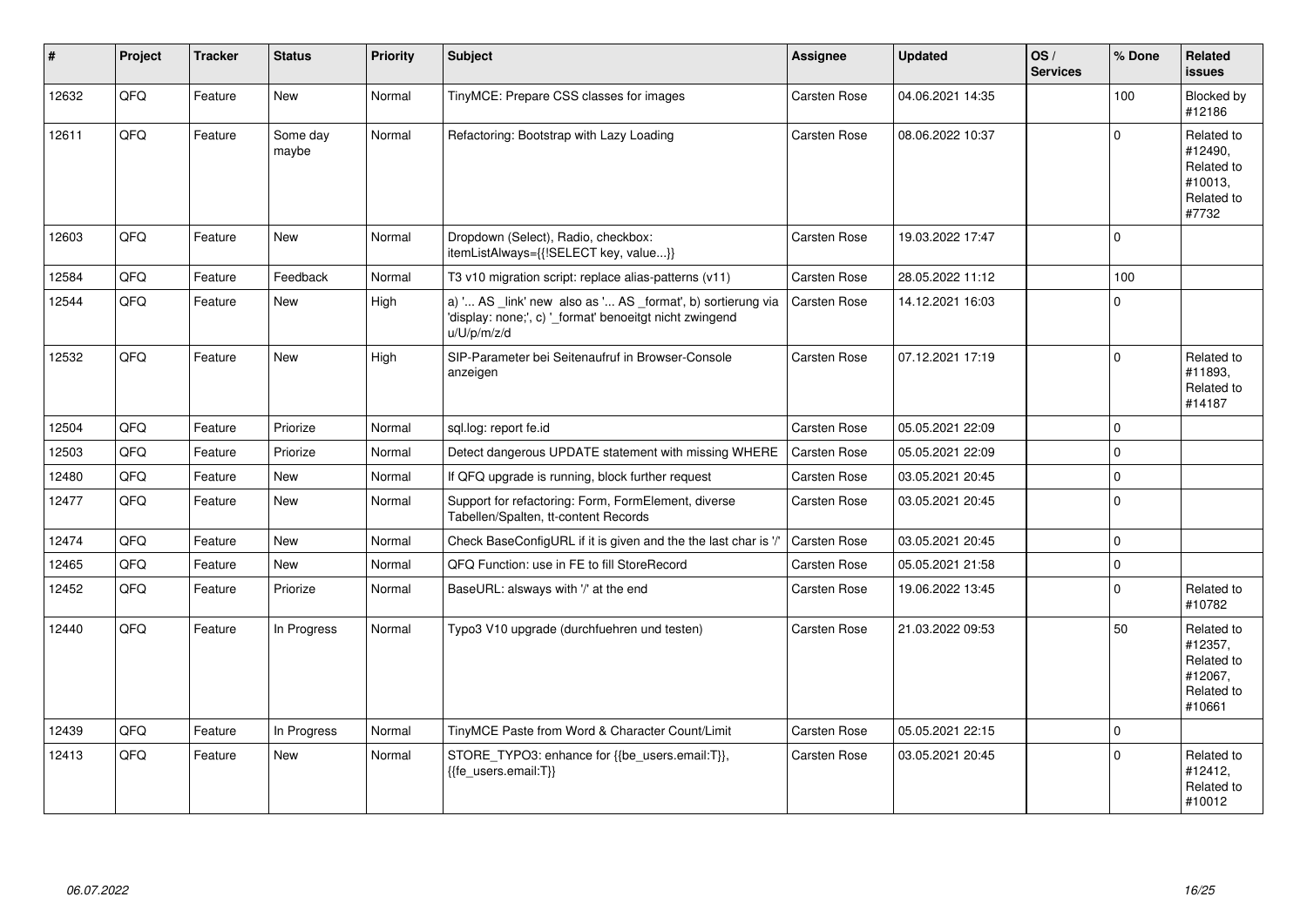| ∦     | Project | <b>Tracker</b> | <b>Status</b>     | <b>Priority</b> | <b>Subject</b>                                                                                                      | Assignee                                               | <b>Updated</b>   | OS/<br><b>Services</b> | % Done              | Related<br><b>issues</b>                      |                      |
|-------|---------|----------------|-------------------|-----------------|---------------------------------------------------------------------------------------------------------------------|--------------------------------------------------------|------------------|------------------------|---------------------|-----------------------------------------------|----------------------|
| 12412 | QFQ     | Feature        | <b>New</b>        | Normal          | Action/Escape qualifier 'e' (empty), '0': if given, an empty<br>string (or '0') will be treated as 'not found'      | Carsten Rose                                           | 08.05.2021 09:40 |                        | $\mathbf 0$         | Related to<br>#12413,<br>Related to<br>#10012 |                      |
| 12400 | QFQ     | Feature        | <b>New</b>        | Normal          | Tutorial ist in QFQ Doku, Wird in der Suche gefunden, es<br>gibt aber kein Menupunkt - Inhalt ueberpruefen          | Carsten Rose                                           | 03.05.2021 20:45 |                        | $\mathbf 0$         |                                               |                      |
| 12337 | QFQ     | Feature        | Some day<br>maybe | Normal          | Database.php: better caching                                                                                        | Carsten Rose                                           | 16.09.2021 15:10 |                        | $\mathbf 0$         |                                               |                      |
| 12330 | QFQ     | Feature        | <b>New</b>        | Normal          | Copy to input field / text area / TinyMCE                                                                           | Carsten Rose                                           | 07.04.2021 09:01 |                        | $\mathsf{O}\xspace$ |                                               |                      |
| 12315 | QFQ     | Feature        | Some day<br>maybe | Normal          | Form History (Diffs) / Backups                                                                                      | Carsten Rose                                           | 16.09.2021 15:10 |                        | $\mathbf 0$         |                                               |                      |
| 12269 | QFQ     | Feature        | <b>New</b>        | Normal          | 2FA - Login                                                                                                         | Carsten Rose                                           | 03.05.2021 20:45 |                        | $\mathbf{0}$        |                                               |                      |
| 12186 | QFQ     | Feature        | <b>New</b>        | High            | TinyMCE Config für Objekte                                                                                          | Carsten Rose                                           | 07.12.2021 17:19 |                        | $\Omega$            | <b>Blocks</b><br>#12632                       |                      |
| 12163 | QFQ     | Feature        | <b>New</b>        | Normal          | Checkbox: table wrap                                                                                                | Carsten Rose                                           | 03.05.2021 20:51 |                        | $\mathbf 0$         |                                               |                      |
| 12162 | QFQ     | Feature        | <b>New</b>        | Normal          | FE.type=sendmail: personalized mailing (several mails) via<br>template                                              | Carsten Rose                                           | 03.05.2021 20:45 |                        | $\mathbf 0$         |                                               |                      |
| 12146 | QFQ     | Feature        | <b>New</b>        | Normal          | Autocron Job: Anzeigen wann der naechste Job ausgefuehrt   Carsten Rose<br>wird, resp das er nicht ausgefuehrt wird |                                                        | 15.03.2021 15:23 |                        | $\mathbf 0$         |                                               |                      |
| 12119 | QFQ     | Feature        | <b>New</b>        | Normal          | AS paged: error message missing if there ist no 'r' argument.                                                       | <b>Carsten Rose</b>                                    | 03.05.2021 20:51 |                        | $\mathsf{O}\xspace$ |                                               |                      |
| 12109 | QFQ     | Feature        | <b>New</b>        | Normal          | Donwload Link: Plain, SIP, Persistent Link, Peristent SIP -<br>new notation                                         | Carsten Rose                                           | 03.05.2021 20:45 |                        | $\Omega$            | Related to<br>#12085                          |                      |
| 12024 | QFQ     | Feature        | New               | Normal          | Excel Export: text columns by default decode<br>htmlspeciachar()                                                    | Carsten Rose                                           | 17.02.2021 23:55 |                        | $\mathbf 0$         | Related to<br>#12022                          |                      |
| 12023 | QFQ     | Feature        | <b>New</b>        | Normal          | MySQL Stored Precdure: QDECODESPECIALCHAR()                                                                         | Carsten Rose                                           | 16.02.2021 11:16 |                        | $\mathbf 0$         | Related to<br>#12022                          |                      |
| 11980 | QFQ     | Feature        | In Progress       | Normal          | protected verzeichnis MUSS geschützt werden                                                                         | Carsten Rose                                           | 07.09.2021 13:30 |                        | $\mathbf 0$         |                                               |                      |
| 11955 | QFQ     | Feature        | <b>New</b>        | Normal          | subrecord: new title option to set <th> attributes - e.g. to<br/>customize tablesorter options.</th>                | attributes - e.g. to<br>customize tablesorter options. | Carsten Rose     | 03.05.2021 20:47       |                     | $\mathbf 0$                                   | Related to<br>#11775 |
| 11893 | QFQ     | Feature        | <b>New</b>        | High            | Broken SIP: a) only report one time, b) only report in main<br>column                                               | Carsten Rose                                           | 12.05.2021 12:13 |                        | $\mathbf 0$         | Related to<br>#12532,<br>Related to<br>#14187 |                      |
| 11775 | QFQ     | Feature        | <b>New</b>        | Normal          | Subrecord Tooltip pro Feld                                                                                          | Carsten Rose                                           | 18.12.2020 15:22 |                        | $\mathbf 0$         | Related to<br>#11955                          |                      |
| 11747 | QFQ     | Feature        | <b>New</b>        | Normal          | Maintenance Page with Redirect                                                                                      | Carsten Rose                                           | 03.05.2021 20:47 |                        | $\mathbf 0$         | Related to<br>#11741                          |                      |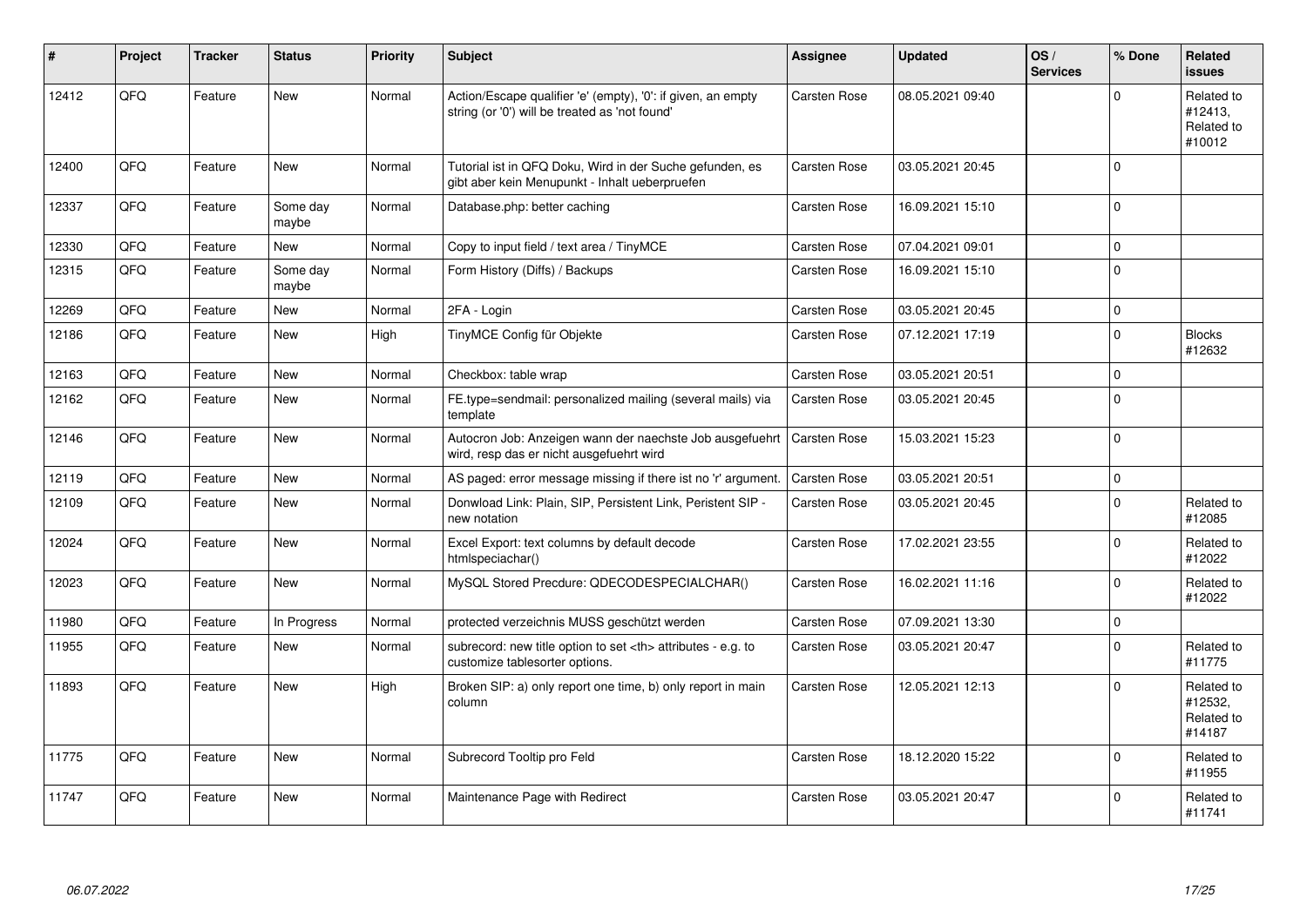| #     | Project | <b>Tracker</b> | <b>Status</b>     | <b>Priority</b> | <b>Subject</b>                                                       | <b>Assignee</b> | <b>Updated</b>   | OS/<br><b>Services</b> | % Done      | Related<br><b>issues</b>                     |
|-------|---------|----------------|-------------------|-----------------|----------------------------------------------------------------------|-----------------|------------------|------------------------|-------------|----------------------------------------------|
| 11702 | QFQ     | Feature        | New               | Normal          | HTML Special Char makes no sense for 'allbut' if '&' is<br>forbidden | Carsten Rose    | 07.12.2021 16:35 |                        | $\Omega$    | Related to<br>#5112,<br>Related to<br>#14320 |
| 11523 | QFQ     | Feature        | New               | Normal          | Mit dynamic Update erkennen, ob Upload gemacht wurde                 | Carsten Rose    | 13.11.2020 15:07 |                        | $\mathbf 0$ | Related to<br>#9533                          |
| 11516 | QFQ     | Feature        | New               | Normal          | Multi Page Form (Previous/Next Buttons)                              | Carsten Rose    | 16.03.2021 17:52 |                        | $\mathbf 0$ |                                              |
| 11504 | QFQ     | Feature        | New               | Normal          | Dynamic Update: Button text update for 'Save',' Close' &<br>'Delete' | Carsten Rose    | 12.11.2020 23:44 |                        | $\mathbf 0$ |                                              |
| 11460 | QFQ     | Feature        | New               | Normal          | Easier creation of changelog: gitchangelog                           | Carsten Rose    | 12.06.2021 10:20 |                        | $\mathbf 0$ | Related to<br>#13467                         |
| 11323 | QFQ     | Feature        | Some day<br>maybe | Normal          | Report Frontend Editor Modal + Codemirror                            | Carsten Rose    | 16.09.2021 15:10 |                        | $\mathbf 0$ | Related to<br>#11036                         |
| 11322 | QFQ     | Feature        | Some day<br>maybe | Normal          | Form Element JSON - (multiline parameter field)                      | Carsten Rose    | 16.09.2021 15:10 |                        | $\mathbf 0$ |                                              |
| 11320 | QFQ     | Feature        | Priorize          | Normal          | Typo3 Version 10 support                                             | Carsten Rose    | 05.05.2021 22:09 |                        | $\mathbf 0$ |                                              |
| 11217 | QFQ     | Feature        | Some day<br>maybe | Normal          | <b>Extend Script Functionality</b>                                   | Carsten Rose    | 16.09.2021 15:10 |                        | $\mathbf 0$ |                                              |
| 11080 | QFQ     | Feature        | New               | Normal          | Send MQTT messages                                                   | Carsten Rose    | 29.08.2020 19:49 |                        | $\mathbf 0$ |                                              |
| 11076 | QFQ     | Feature        | In Progress       | Normal          | SELECT  AS _websocket                                                | Carsten Rose    | 30.08.2020 17:49 |                        | $\mathbf 0$ | Related to<br>#13354                         |
| 11036 | QFQ     | Feature        | Some day<br>maybe | Normal          | inline report editor permissions                                     | Carsten Rose    | 16.09.2021 15:09 |                        | $\mathbf 0$ | Related to<br>#11323                         |
| 10996 | QFQ     | Feature        | New               | Normal          | Download video via sip: no seek                                      | Carsten Rose    | 12.08.2020 14:18 |                        | $\mathbf 0$ |                                              |
| 10979 | QFQ     | Feature        | New               | Normal          | Ajax Calls an API - dataReport                                       | Carsten Rose    | 11.05.2022 12:15 |                        | $\mathbf 0$ |                                              |
| 10976 | QFQ     | Feature        | <b>New</b>        | Normal          | Excel Export Verbesserungen                                          | Carsten Rose    | 06.08.2020 10:56 |                        | $\mathbf 0$ |                                              |
| 10819 | QFQ     | Feature        | New               | Normal          | Persistent SIP - second try                                          | Carsten Rose    | 29.06.2020 23:02 |                        | $\mathbf 0$ | Related to<br>#6261                          |
| 10793 | QFQ     | Feature        | In Progress       | Normal          | <b>Update NPM Packages</b>                                           | Carsten Rose    | 07.09.2021 13:25 |                        | 30          |                                              |
| 10745 | QFQ     | Feature        | Some day<br>maybe | Normal          | <b>Tablesorter Excel Export</b>                                      | Carsten Rose    | 16.09.2021 15:09 |                        | $\mathbf 0$ |                                              |
| 10716 | QFQ     | Feature        | Some day<br>maybe | Normal          | Business Logic mit Externen Skripten                                 | Carsten Rose    | 16.09.2021 15:10 |                        | 0           | Related to<br>#10713,<br>Related to<br>#8217 |
| 10714 | QFQ     | Feature        | New               | Normal          | multi Table Form                                                     | Carsten Rose    | 16.03.2021 18:44 |                        | $\mathbf 0$ |                                              |
| 10593 | QFQ     | Feature        | New               | Normal          | label2: text behind input element                                    | Carsten Rose    | 16.05.2020 10:57 |                        | $\mathbf 0$ |                                              |
| 10443 | QFG     | Feature        | In Progress       | Normal          | Konzept_api / _live                                                  | Carsten Rose    | 07.05.2020 09:39 |                        | $\mathsf 0$ |                                              |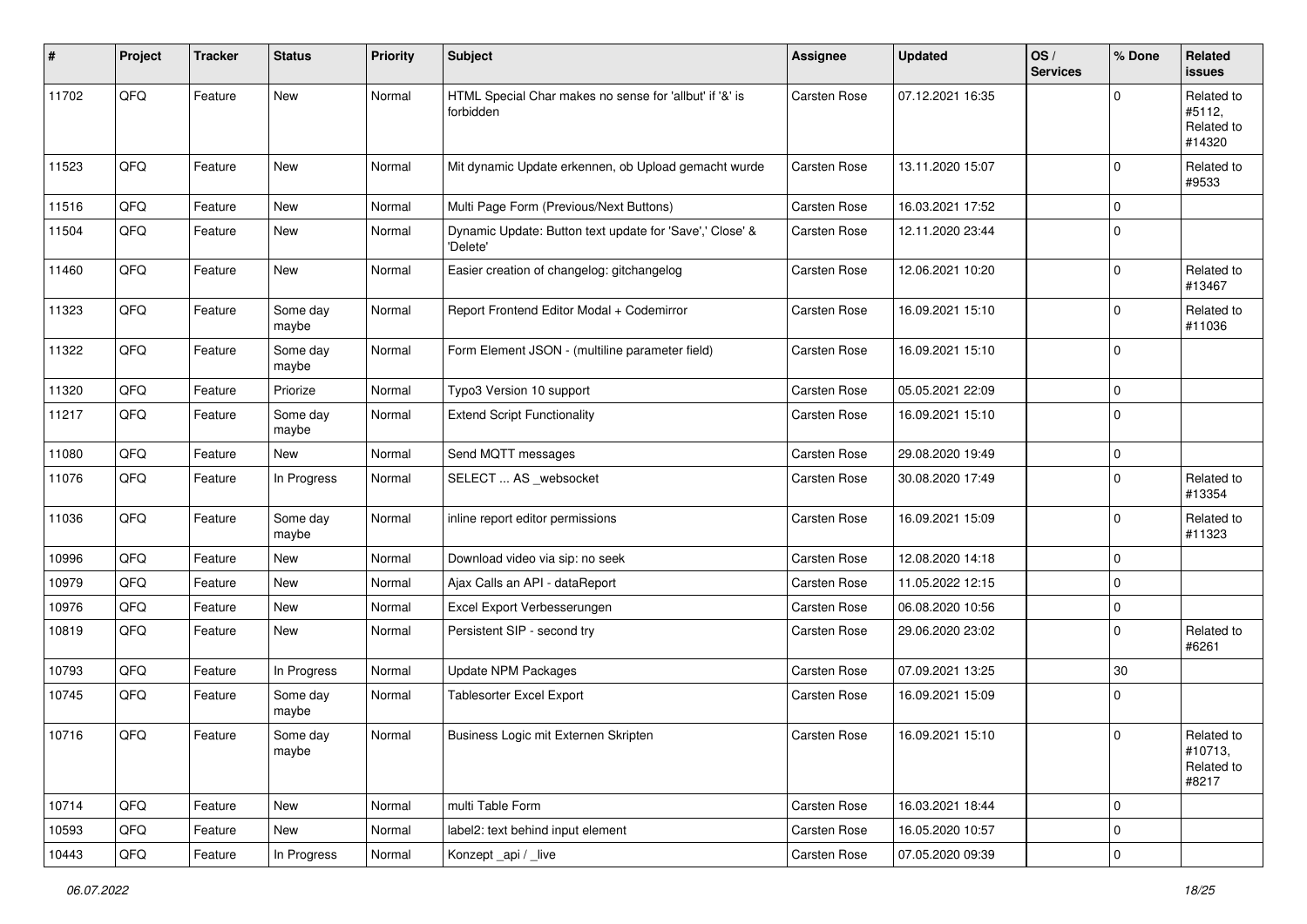| $\sharp$ | Project | <b>Tracker</b> | <b>Status</b>     | <b>Priority</b> | Subject                                                                                                                               | <b>Assignee</b>     | <b>Updated</b>   | OS/<br><b>Services</b> | % Done       | Related<br>issues                                                      |
|----------|---------|----------------|-------------------|-----------------|---------------------------------------------------------------------------------------------------------------------------------------|---------------------|------------------|------------------------|--------------|------------------------------------------------------------------------|
| 10119    | QFQ     | Feature        | New               | Normal          | Dropdown (selectlist) & TypeAhead: format and catagorize<br>list                                                                      | Carsten Rose        | 07.05.2020 09:36 |                        | $\Omega$     |                                                                        |
| 10116    | QFQ     | Feature        | Some day<br>maybe | Normal          | TypeAhead: Tag - show inside 'input' element                                                                                          | Carsten Rose        | 16.09.2021 15:09 |                        | $\mathbf 0$  |                                                                        |
| 10115    | QFQ     | Feature        | New               | Normal          | TypeAhead: static list                                                                                                                | Carsten Rose        | 26.02.2020 16:42 |                        | 100          |                                                                        |
| 10095    | QFQ     | Feature        | Some day<br>maybe | Normal          | Generic Gitlab Integration into QFQ                                                                                                   | Carsten Rose        | 16.09.2021 15:10 |                        | $\Omega$     |                                                                        |
| 10080    | QFQ     | Feature        | New               | Normal          | Popup on 'save' / 'close': configure dialog (answer<br>yes/no/cancle/)                                                                | Carsten Rose        | 28.03.2021 20:52 |                        | $\mathbf{0}$ | Is duplicate<br>of #12262                                              |
| 10015    | QFQ     | Feature        | Priorize          | Normal          | Monospace in Textarea                                                                                                                 | Carsten Rose        | 03.02.2020 13:40 |                        | $\mathbf 0$  |                                                                        |
| 10014    | QFQ     | Feature        | New               | Normal          | Manual.rst: describe behaviour and process order of<br>fillStoreVar, slaveId, sqlBefore,                                              | Carsten Rose        | 01.02.2020 22:31 |                        | $\mathbf 0$  |                                                                        |
| 10013    | QFQ     | Feature        | Some day<br>maybe | Normal          | FE.typ=editor: CodeMirror                                                                                                             | Carsten Rose        | 08.06.2022 10:37 |                        | $\mathbf 0$  | Related to<br>#12611,<br>Related to<br>#12490,<br>Related to<br>#7732  |
| 10012    | QFQ     | Feature        | Priorize          | Normal          | redirectAllMailTo: {{beEmail:T}}                                                                                                      | Carsten Rose        | 08.05.2021 09:54 |                        | $\Omega$     | Related to<br>#12412,<br>Related to<br>#12413,<br>Related to<br>#10011 |
| 10011    | QFQ     | Feature        | Priorize          | Normal          | Offer new STORE_TYPO3 Variable 'beUser', 'beEmail'                                                                                    | <b>Carsten Rose</b> | 08.05.2021 09:51 |                        | $\Omega$     | Related to<br>#10012,<br>Related to<br>#12511                          |
| 10005    | QFQ     | Feature        | Priorize          | Normal          | Report / special column name:  AS _calendar                                                                                           | Carsten Rose        | 03.06.2020 17:28 |                        | l 0          |                                                                        |
| 9983     | QFQ     | Feature        | New               | Normal          | Report Notation: new keyword 'range'                                                                                                  | Carsten Rose        | 01.02.2020 15:55 |                        | $\mathbf 0$  |                                                                        |
| 9968     | QFQ     | Feature        | Priorize          | Normal          | Tooltip in Links for Developer                                                                                                        | Carsten Rose        | 01.02.2020 23:17 |                        | $\mathbf 0$  |                                                                        |
| 9928     | QFQ     | Feature        | Priorize          | Normal          | SpecialColumnName: a) Deprecated: ' AS "_+tag " ', b)<br>New: ' AS "_ <tag1><tag2>"'</tag2></tag1>                                    | Carsten Rose        | 01.02.2020 23:17 |                        | $\mathbf 0$  | Related to<br>#9929                                                    |
| 9927     | QFQ     | Feature        | New               | Normal          | QFQ Update: a) Update nur machen wenn BE User<br>eingeloggt ist., b) Bei Fehler genaue Meldung welcher<br>Updateschritt Probleme hat. | Carsten Rose        | 22.01.2020 12:59 |                        | l 0          |                                                                        |
| 9900     | QFQ     | Feature        | Priorize          | Normal          | Generic API Call: tt-content record >> JSON                                                                                           | Carsten Rose        | 01.02.2020 10:13 |                        | 0            |                                                                        |
| 9811     | QFQ     | Feature        | New               | Normal          | Report: tag every n'th row                                                                                                            | Carsten Rose        | 01.02.2020 23:22 |                        | $\mathbf 0$  |                                                                        |
| 9781     | QFQ     | Feature        | New               | Normal          | Button: CSS class to make buttons smaller                                                                                             | Carsten Rose        | 01.02.2020 23:22 |                        | $\mathbf 0$  |                                                                        |
| 9777     | QFQ     | Feature        | New               | Normal          | Logging QFQ Variables                                                                                                                 | Carsten Rose        | 16.12.2019 17:17 |                        | $\mathbf 0$  |                                                                        |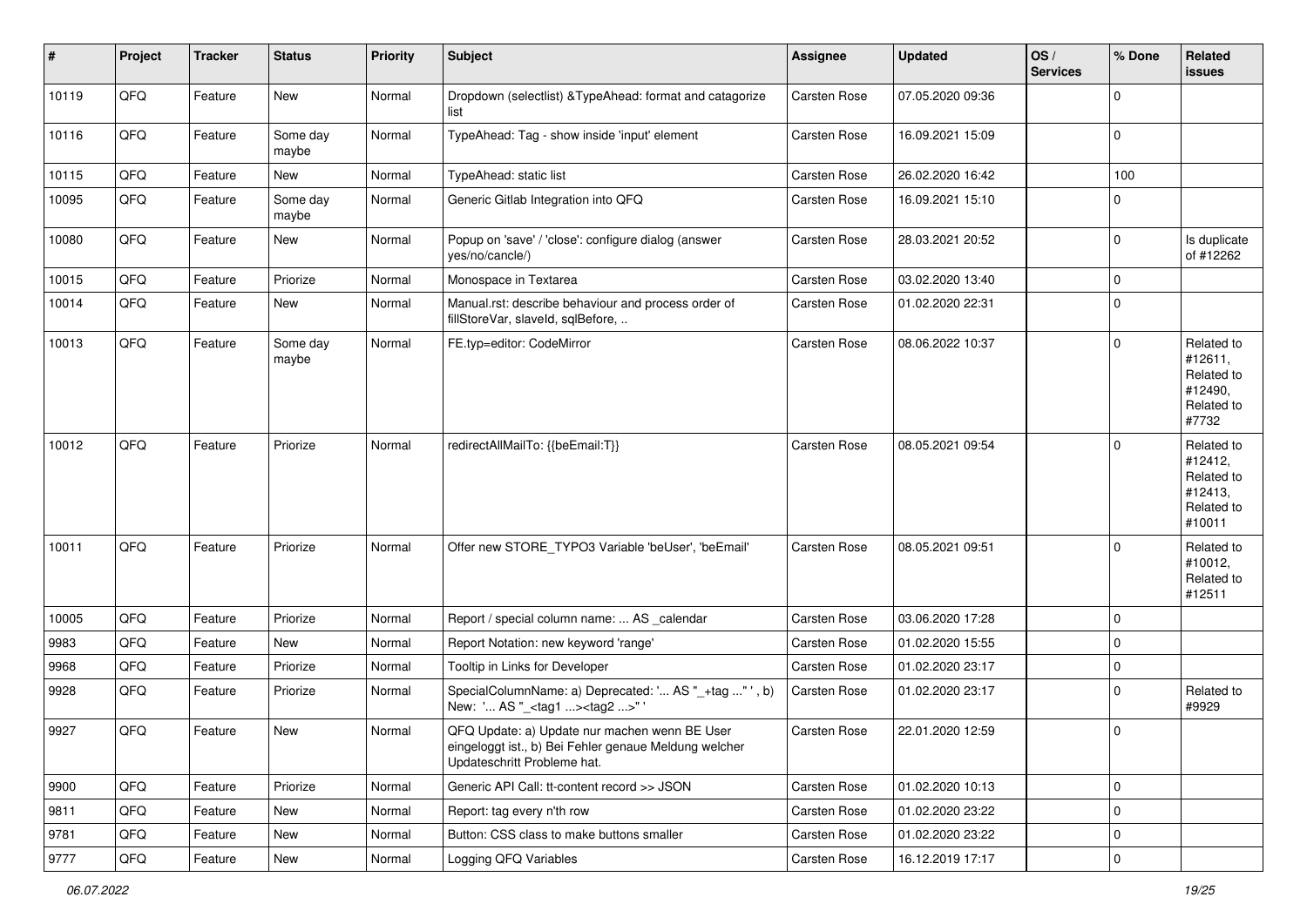| ∦    | Project | <b>Tracker</b> | <b>Status</b>     | <b>Priority</b> | Subject                                                                         | <b>Assignee</b>     | <b>Updated</b>   | OS/<br><b>Services</b> | % Done      | Related<br><b>issues</b>                                             |
|------|---------|----------------|-------------------|-----------------|---------------------------------------------------------------------------------|---------------------|------------------|------------------------|-------------|----------------------------------------------------------------------|
| 9707 | QFQ     | Feature        | <b>New</b>        | Normal          | SIP security: encode pageId and check pageId on decode                          | <b>Carsten Rose</b> | 01.02.2020 23:22 |                        | $\mathbf 0$ |                                                                      |
| 9706 | QFQ     | Feature        | New               | Normal          | Multi File Upload (hidden template group)                                       | Carsten Rose        | 01.02.2020 23:22 |                        | $\mathbf 0$ | Related to<br>#7521,<br>Related to<br>#5562.<br>Related to<br>#13330 |
| 9704 | QFQ     | Feature        | Some day<br>maybe | Normal          | Thumbnails Generieren beim Splitten von PDF Files                               | Carsten Rose        | 11.12.2019 16:01 |                        | $\mathbf 0$ |                                                                      |
| 9668 | QFQ     | Feature        | Priorize          | Normal          | Form.mode: rename 'hidden' to 'hide'                                            | Carsten Rose        | 05.05.2021 22:14 |                        | $\mathbf 0$ | Related to<br>#6437                                                  |
| 9602 | QFQ     | Feature        | New               | Normal          | Form definition as JSON                                                         | Carsten Rose        | 01.02.2020 23:21 |                        | $\mathbf 0$ | Related to<br>#9600                                                  |
| 9579 | QFQ     | Feature        | Some day<br>maybe | Normal          | Multiform with Process Row                                                      | Carsten Rose        | 11.12.2019 16:01 |                        | $\mathbf 0$ |                                                                      |
| 9537 | QFQ     | Feature        | New               | Normal          | FormEditor: Edit fieldset in FrontEnd                                           | Carsten Rose        | 01.02.2020 23:22 |                        | $\mathbf 0$ |                                                                      |
| 9517 | QFQ     | Feature        | In Progress       | High            | Input multiple tags with typeahead                                              | Carsten Rose        | 03.05.2021 21:14 |                        | 40          | Related to<br>#10150                                                 |
| 9394 | QFQ     | Feature        | Priorize          | Normal          | REST: allow for non numerical ids in get requests                               | Carsten Rose        | 05.05.2021 22:10 |                        | $\mathbf 0$ |                                                                      |
| 9352 | QFQ     | Feature        | <b>New</b>        | Normal          | FE 'Native' fire slaveld, sqlAfter, sqlIns                                      | Carsten Rose        | 01.02.2020 23:22 |                        | $\pmb{0}$   |                                                                      |
| 9348 | QFQ     | Feature        | New               | Normal          | defaultThumbnailSize: pre render thumbnails                                     | Carsten Rose        | 12.06.2021 09:05 |                        | $\mathbf 0$ |                                                                      |
| 9346 | QFQ     | Feature        | Priorize          | Normal          | beforeSave: check if an upload is given                                         | Carsten Rose        | 11.06.2021 21:18 |                        | $\mathbf 0$ |                                                                      |
| 9221 | QFQ     | Feature        | <b>New</b>        | Normal          | typeAhead: Zeichenlimite ausschalten                                            | Carsten Rose        | 29.06.2022 22:36 |                        | $\mathbf 0$ |                                                                      |
| 9208 | QFQ     | Feature        | New               | Normal          | Manage 'recent' records                                                         | Carsten Rose        | 01.02.2020 23:22 |                        | $\mathbf 0$ |                                                                      |
| 9136 | QFQ     | Feature        | New               | Normal          | Create ZIP files with dynamic PDFs                                              | Carsten Rose        | 01.02.2020 23:22 |                        | $\mathbf 0$ |                                                                      |
| 9129 | QFQ     | Feature        | <b>New</b>        | Normal          | sqlValidate: Message as notification, not as error                              | Carsten Rose        | 01.02.2020 23:22 |                        | $\mathbf 0$ | Related to<br>#9128                                                  |
| 9128 | QFQ     | Feature        | <b>New</b>        | Normal          | Error Message: not replaced variables- a) replace back to<br>'{{', b) underline | Carsten Rose        | 01.02.2020 23:22 |                        | $\mathbf 0$ | Related to<br>#9129                                                  |
| 8975 | QFQ     | Feature        | <b>New</b>        | Normal          | Report Notation: 2.0                                                            | Carsten Rose        | 01.02.2020 23:22 |                        | $\mathbf 0$ | Related to<br>#8963                                                  |
| 8963 | QFQ     | Feature        | Priorize          | Normal          | Setting values in a store: flexible way                                         | Carsten Rose        | 05.05.2021 22:10 |                        | $\mathbf 0$ | Related to<br>#8975                                                  |
| 8962 | QFQ     | Feature        | New               | High            | allow for form fields with identical names                                      | Carsten Rose        | 03.05.2021 21:14 |                        | $\mathbf 0$ |                                                                      |
| 8894 | QFQ     | Feature        | Some day<br>maybe | Normal          | Documentation Tags Usable in QFQ Application                                    | Carsten Rose        | 11.12.2019 16:01 |                        | $\mathbf 0$ |                                                                      |
| 8892 | QFQ     | Feature        | Some day<br>maybe | Normal          | Display and Edit SQL Comments in Form Editor                                    | Carsten Rose        | 11.12.2019 16:01 |                        | $\mathbf 0$ |                                                                      |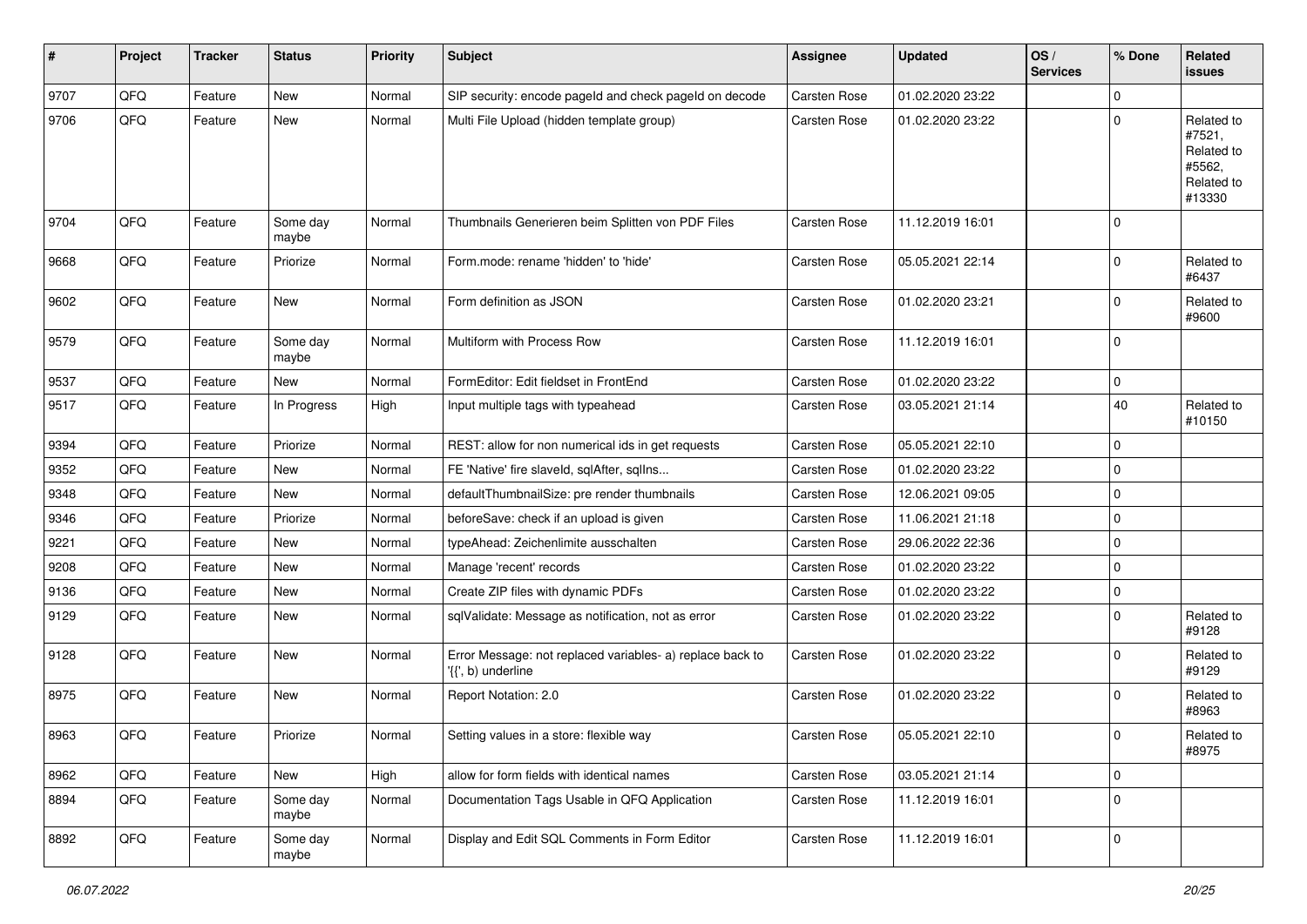| $\pmb{\#}$ | Project        | <b>Tracker</b> | <b>Status</b>     | <b>Priority</b> | <b>Subject</b>                                                                                         | <b>Assignee</b>     | <b>Updated</b>   | OS/<br><b>Services</b> | % Done         | Related<br>issues                               |
|------------|----------------|----------------|-------------------|-----------------|--------------------------------------------------------------------------------------------------------|---------------------|------------------|------------------------|----------------|-------------------------------------------------|
| 8806       | QFQ            | Feature        | <b>New</b>        | Normal          | SQL Function nl2br                                                                                     | <b>Carsten Rose</b> | 01.02.2020 23:22 |                        | $\mathbf 0$    |                                                 |
| 8719       | QFQ            | Feature        | <b>New</b>        | Normal          | extraButtonLock: add support for 0/1                                                                   | Carsten Rose        | 01.02.2020 23:22 |                        | 0              |                                                 |
| 8702       | QFQ            | Feature        | New               | Normal          | Load Record which is locked: missing user info                                                         | Carsten Rose        | 11.12.2019 16:16 |                        | $\mathbf 0$    | Related to<br>#9789                             |
| 8586       | QFQ            | Feature        | Some day<br>maybe | Normal          | QFQ: Enhance Error message for 'record not found'                                                      | Carsten Rose        | 16.09.2021 15:10 |                        | $\Omega$       |                                                 |
| 8585       | QFQ            | Feature        | Priorize          | Normal          | Enhance Error message for 'unknown form'                                                               | Carsten Rose        | 01.02.2020 10:13 |                        | $\mathbf 0$    |                                                 |
| 8584       | QFQ            | Feature        | Priorize          | Normal          | FE 'Action' - never assign to Container (except Template<br>Group)                                     | Carsten Rose        | 01.02.2020 10:13 |                        | $\mathbf 0$    |                                                 |
| 8520       | QFQ            | Feature        | Some day<br>maybe | Normal          | Bring QFQ to Composer                                                                                  | Carsten Rose        | 16.09.2021 15:10 |                        | $\mathbf 0$    |                                                 |
| 8336       | QFQ            | Feature        | New               | Normal          | Form > modified > Close New: a) Optional disable popup, b)<br>custom text, c) mode on save: close stay | <b>Carsten Rose</b> | 01.02.2020 23:22 |                        | $\mathbf 0$    | Related to<br>#8335                             |
| 8277       | QFQ            | Feature        | Priorize          | Normal          | fe.parameter.default=                                                                                  | Carsten Rose        | 01.02.2020 23:17 |                        | $\mathbf 0$    | Related to<br>#8113                             |
| 8217       | QFQ            | Feature        | New               | Normal          | if-elseif-else construct                                                                               | Carsten Rose        | 16.03.2021 18:41 |                        | $\Omega$       | Related to<br>#10716                            |
| 8204       | QFQ            | Feature        | Priorize          | High            | Position 'required mark'                                                                               | <b>Carsten Rose</b> | 16.06.2021 13:44 |                        | $\mathbf 0$    |                                                 |
| 8187       | QFQ            | Feature        | New               | Normal          | Subrecord: enable/hide new button - make new/edit/delete<br>customizeable.                             | Carsten Rose        | 06.03.2021 18:44 |                        | $\mathbf 0$    | Related to<br>#11326                            |
| 8101       | QFQ            | Feature        | Some day<br>maybe | Normal          | Password hash: support further hashing methods                                                         | Carsten Rose        | 16.09.2021 15:10 |                        | $\mathbf 0$    |                                                 |
| 8089       | QFQ            | Feature        | <b>New</b>        | Normal          | Copy/Paste for FormElements                                                                            | Carsten Rose        | 01.02.2020 23:22 |                        | $\mathbf 0$    |                                                 |
| 8082       | QFQ            | Feature        | Priorize          | High            | Contact form without saving record                                                                     | Carsten Rose        | 07.12.2021 15:20 |                        | $\Omega$       | Related to<br>#8587,<br><b>Blocks</b><br>#11850 |
| 8044       | QFQ            | Feature        | Priorize          | Normal          | Transaction: a) Form, b) Report                                                                        | Carsten Rose        | 05.05.2021 22:14 |                        | $\mathbf 0$    | Related to<br>#8043                             |
| 8034       | QFQ            | Feature        | Priorize          | Normal          | FormElement 'data': 22.22.2222 should not be accepted                                                  | Carsten Rose        | 01.02.2020 10:13 |                        | $\Omega$       |                                                 |
| 7924       | QFQ            | Feature        | <b>New</b>        | Normal          | Radio/Checkbox with Tooltip                                                                            | Carsten Rose        | 01.02.2020 23:22 |                        | $\overline{0}$ |                                                 |
| 7920       | $\mathsf{QFQ}$ | Feature        | New               | Normal          | FE: Syntax Highlight, Zeinlenumbruch                                                                   | Carsten Rose        | 01.02.2020 10:03 |                        | 0              |                                                 |
| 7850       | QFQ            | Feature        | New               | High            | Upload records: non 'pathFileName' column                                                              | Carsten Rose        | 03.05.2021 21:14 |                        | $\mathbf 0$    |                                                 |
| 7812       | QFQ            | Feature        | New               | Normal          | FE 'Subrecord' - new option 'subrecordShowFilter',<br>'subrecordPaging'                                | Carsten Rose        | 01.02.2020 23:22 |                        | 0              |                                                 |
| 7683       | QFQ            | Feature        | New               | Normal          | Special column names in '{{ SELECT  AS _link }}' should<br>be detected                                 | Carsten Rose        | 01.02.2020 23:21 |                        | 0              |                                                 |
| 7681       | QFG            | Feature        | New               | Normal          | Optional switch off 'check for modified record'                                                        | Carsten Rose        | 01.02.2020 23:21 |                        | 0              |                                                 |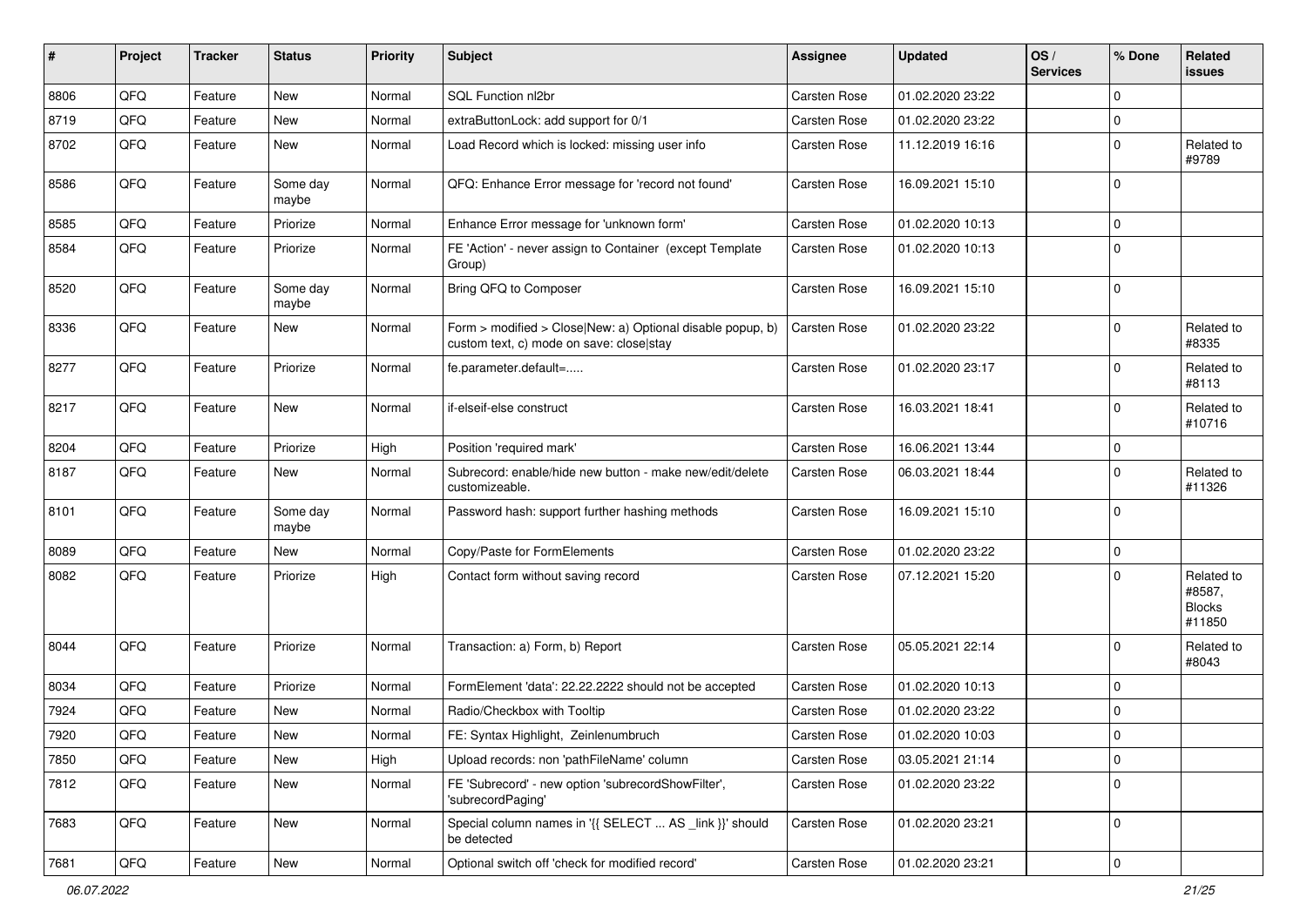| $\sharp$ | Project | <b>Tracker</b> | <b>Status</b>     | <b>Priority</b> | <b>Subject</b>                                                                                                             | <b>Assignee</b> | <b>Updated</b>   | OS/<br><b>Services</b> | % Done         | Related<br>issues         |
|----------|---------|----------------|-------------------|-----------------|----------------------------------------------------------------------------------------------------------------------------|-----------------|------------------|------------------------|----------------|---------------------------|
| 7660     | QFQ     | Feature        | <b>New</b>        | Normal          | IMAP: import mails to DB, move / delete mails                                                                              | Carsten Rose    | 01.02.2020 09:52 |                        | $\mathbf 0$    |                           |
| 7630     | QFQ     | Feature        | Priorize          | Normal          | detailed error message for simple upload                                                                                   | Carsten Rose    | 01.02.2020 10:13 |                        | 0              |                           |
| 7522     | QFQ     | Feature        | Priorize          | Normal          | Inserting default index.html to folder (Avoid Apache<br>Indexing)                                                          | Carsten Rose    | 01.02.2020 10:13 |                        | $\mathbf 0$    |                           |
| 7521     | QFQ     | Feature        | <b>New</b>        | Normal          | TemplateGroup: fe.type=upload                                                                                              | Carsten Rose    | 01.02.2020 23:21 |                        | $\Omega$       | Related to<br>#9706       |
| 7520     | QFQ     | Feature        | <b>New</b>        | Normal          | QR Code:  AS _qr ( AS _link)                                                                                               | Carsten Rose    | 01.02.2020 23:22 |                        | $\mathbf 0$    |                           |
| 7519     | QFQ     | Feature        | New               | Normal          | Select: Multi                                                                                                              | Carsten Rose    | 01.02.2020 23:22 |                        | $\Omega$       |                           |
| 7481     | QFQ     | Feature        | <b>New</b>        | Normal          | Detect 'BaseUrl' automatically                                                                                             | Carsten Rose    | 01.02.2020 23:21 |                        | $\overline{0}$ |                           |
| 7480     | QFQ     | Feature        | New               | Normal          | Record History (Undo / Redo)                                                                                               | Carsten Rose    | 11.12.2019 16:16 |                        | 0              | Related to<br>#2361       |
| 7453     | QFQ     | Feature        | Some day<br>maybe | Normal          | import / export forms QFQ                                                                                                  | Carsten Rose    | 16.09.2021 15:10 |                        | $\mathbf 0$    |                           |
| 7452     | QFQ     | Feature        | Some day<br>maybe | Normal          | automate deployment new QFQ version                                                                                        | Carsten Rose    | 16.09.2021 15:10 |                        | 0              |                           |
| 7342     | QFQ     | Feature        | New               | Normal          | add content $=$ hide this                                                                                                  | Carsten Rose    | 01.02.2020 23:21 |                        | $\mathbf 0$    |                           |
| 7336     | QFQ     | Feature        | Some day<br>maybe | Normal          | PDF Upload: disallow PDFs with specific Meta information                                                                   | Carsten Rose    | 11.12.2019 16:01 |                        | $\Omega$       |                           |
| 7290     | QFQ     | Feature        | Priorize          | Normal          | FormEditor: title as textarea if LEN(title)>60                                                                             | Carsten Rose    | 01.02.2020 10:13 |                        | $\mathbf 0$    | Blocked by<br>#7682       |
| 7280     | QFQ     | Feature        | <b>New</b>        | Normal          | recently used table                                                                                                        | Carsten Rose    | 01.02.2020 23:21 |                        | 0              |                           |
| 7239     | QFQ     | Feature        | New               | Normal          | TinyMCE: html tag whitelist                                                                                                | Carsten Rose    | 01.02.2020 23:21 |                        | $\mathbf 0$    | Related to<br>#14320      |
| 7217     | QFQ     | Feature        | Priorize          | Normal          | Download: notice User if `_sip=?` is missing                                                                               | Carsten Rose    | 01.02.2020 10:13 |                        | $\mathbf 0$    |                           |
| 7175     | QFQ     | Feature        | New               | Normal          | Upload: md5 hash as filename                                                                                               | Carsten Rose    | 01.02.2020 23:21 |                        | $\mathbf 0$    |                           |
| 7119     | QFQ     | Feature        | New               | Normal          | Upload: scaleDownWidth, scaleDownHeight                                                                                    | Carsten Rose    | 01.02.2020 23:21 |                        | $\mathbf 0$    |                           |
| 7109     | QFQ     | Feature        | New               | Normal          | Dynamic Updates: row/element hide                                                                                          | Carsten Rose    | 01.02.2020 23:22 |                        | 0              | Has<br>duplicate<br>#4081 |
| 7107     | QFQ     | Feature        | Some day<br>maybe | Normal          | Showcase Registration Tool: Anmeldung / Administration :<br>Liste Anmeldungen / Emaileinaldung                             | Carsten Rose    | 11.12.2019 16:01 |                        | $\mathbf 0$    |                           |
| 7102     | QFQ     | Feature        | <b>New</b>        | Normal          | Comment sign in report: '#' and '--'                                                                                       | Carsten Rose    | 01.02.2020 23:21 |                        | 0              |                           |
| 7099     | QFQ     | Feature        | New               | Normal          | Redesign FormEditor                                                                                                        | Carsten Rose    | 01.02.2020 23:21 |                        | $\mathbf 0$    |                           |
| 6998     | QFQ     | Feature        | Priorize          | Normal          | Form: with debug=on show column information as tooltip of<br>column label                                                  | Carsten Rose    | 01.02.2020 10:13 |                        | $\mathbf 0$    |                           |
| 6855     | QFQ     | Feature        | New               | Normal          | With {{feUser:U}}!={{feUser:T}}: Save / Delete: only possible<br>with {{feUserSave:U}}='yes' and '{{feUserDelete:U}}='yes' | Carsten Rose    | 01.02.2020 23:21 |                        | 0              |                           |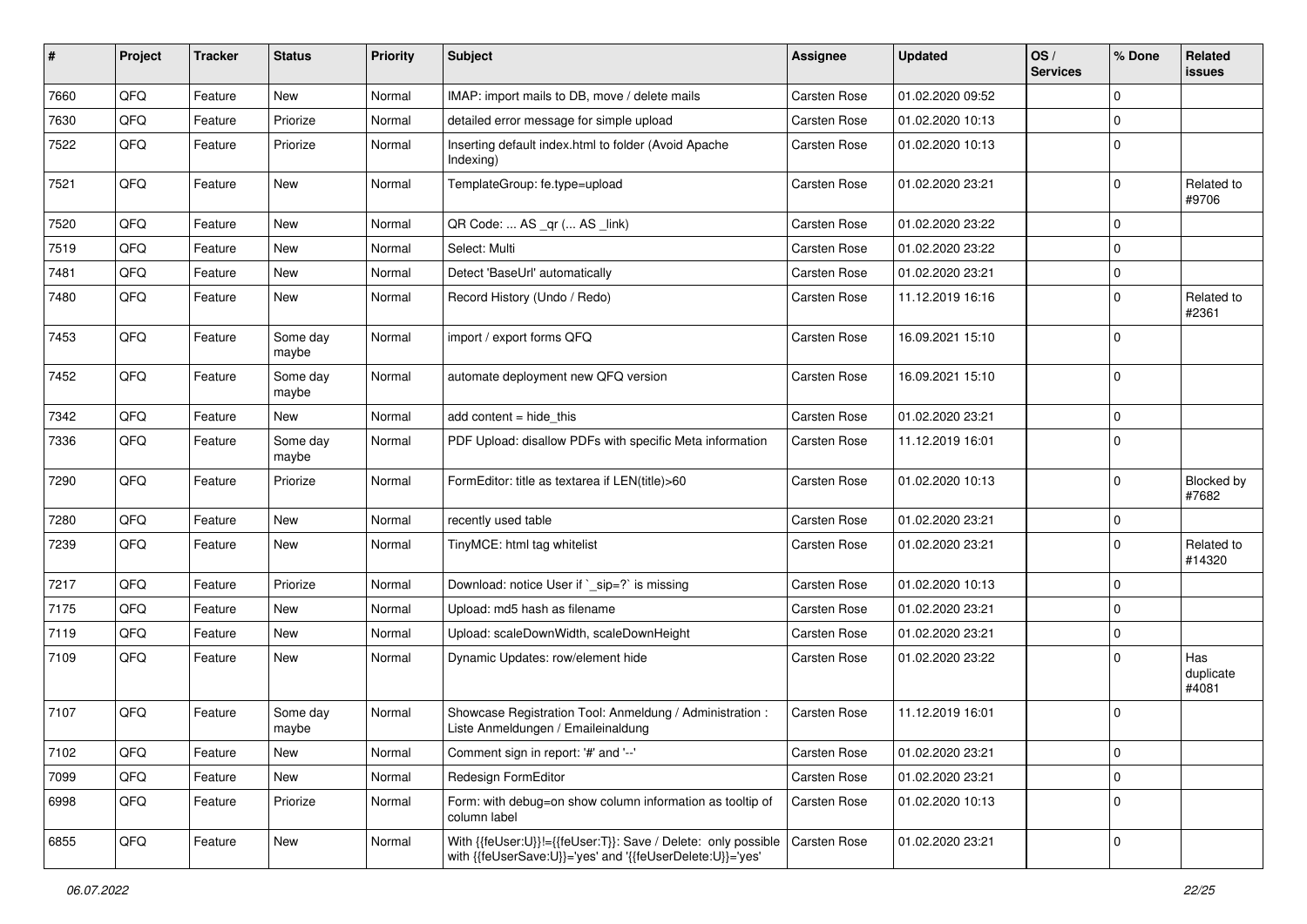| $\vert$ # | Project | <b>Tracker</b> | <b>Status</b>     | Priority | Subject                                                                                               | <b>Assignee</b>     | <b>Updated</b>   | OS/<br><b>Services</b> | % Done       | Related<br><b>issues</b>                    |
|-----------|---------|----------------|-------------------|----------|-------------------------------------------------------------------------------------------------------|---------------------|------------------|------------------------|--------------|---------------------------------------------|
| 6765      | QFQ     | Feature        | <b>New</b>        | Normal   | Moeglichkeit via QFQ eigene Logs zu schreiben                                                         | <b>Carsten Rose</b> | 01.02.2020 23:21 |                        | $\Omega$     |                                             |
| 6723      | QFQ     | Feature        | New               | Normal   | Report QFQ Installation and Version                                                                   | Carsten Rose        | 12.06.2021 09:07 |                        | $\mathbf 0$  |                                             |
| 6715      | QFQ     | Feature        | Some day<br>maybe | Normal   | Code-Refactoring: dbArray vereinheitlichen                                                            | Carsten Rose        | 11.12.2019 16:02 |                        | $\Omega$     |                                             |
| 6609      | QFQ     | Feature        | <b>New</b>        | Normal   | Formlet: JSON API erweitern                                                                           | <b>Carsten Rose</b> | 01.02.2020 23:21 |                        | 50           |                                             |
| 6602      | QFQ     | Feature        | <b>New</b>        | Normal   | Formlet: in Report auf Mausklick ein mini-form oeffnen                                                | <b>Carsten Rose</b> | 11.12.2019 16:16 |                        | $\Omega$     |                                             |
| 6594      | QFQ     | Feature        | <b>New</b>        | Normal   | Excel: on download, check if there is a valid sip                                                     | Carsten Rose        | 01.02.2020 23:21 |                        | $\mathbf 0$  |                                             |
| 6437      | QFQ     | Feature        | <b>New</b>        | Normal   | Neuer Mode Button bei FormElementen                                                                   | Carsten Rose        | 01.02.2020 23:21 |                        | $\Omega$     | Related to<br>#9668,<br>Blocked by<br>#9678 |
| 6292      | QFQ     | Feature        | <b>New</b>        | Normal   | Download: File speichern mit Hash aber original Filename in<br>der Datenbank vermerken fuer Downloads | Carsten Rose        | 01.02.2020 23:21 |                        | $\Omega$     |                                             |
| 6289      | QFQ     | Feature        | <b>New</b>        | Normal   | Form: Log                                                                                             | Carsten Rose        | 01.02.2020 23:21 |                        | $\mathbf{0}$ |                                             |
| 6261      | QFQ     | Feature        | <b>New</b>        | Normal   | Persistent SIP                                                                                        | Carsten Rose        | 12.06.2021 09:07 |                        | $\Omega$     | Related to<br>#10819                        |
| 6250      | QFQ     | Feature        | In Progress       | Normal   | Enhance layout: a) Subrecord, b) Subrecord-Title                                                      | Carsten Rose        | 01.02.2020 23:22 |                        | $\Omega$     | Related to<br>#5391                         |
| 5983      | QFQ     | Feature        | Some day<br>maybe | Normal   | Form Submit (save & update): normalize date/-time FE                                                  | Carsten Rose        | 01.02.2020 23:19 |                        | $\mathbf 0$  |                                             |
| 5942      | QFQ     | Feature        | Priorize          | Normal   | 'L' and 'type': append to links, generate via '_link' by using<br>'u:' .                              | Carsten Rose        | 01.02.2020 10:13 |                        | $\mathbf 0$  |                                             |
| 5894      | QFQ     | Feature        | Feedback          | Normal   | Typeahead in Report: show/hide rows dynamically                                                       | Carsten Rose        | 18.02.2022 08:50 |                        | $\Omega$     | Related to<br>#5893,<br>Related to<br>#5885 |
| 5852      | QFQ     | Feature        | Some day<br>maybe | Normal   | Logging: mail.log / sql.log - im FE anzeigen und via AJAX<br>aktualisieren                            | Carsten Rose        | 01.02.2020 23:19 |                        | $\mathbf 0$  | Related to<br>#5885                         |
| 5782      | QFQ     | Feature        | <b>New</b>        | Normal   | <b>NextCloud API</b>                                                                                  | Carsten Rose        | 01.02.2020 10:02 |                        | $\pmb{0}$    |                                             |
| 5715      | QFQ     | Feature        | <b>New</b>        | High     | PDF Caching                                                                                           | Carsten Rose        | 03.05.2021 21:14 |                        | $\Omega$     | Related to<br>#5851,<br>Related to<br>#6357 |
| 5695      | QFQ     | Feature        | In Progress       | Normal   | Multiform                                                                                             | Carsten Rose        | 02.01.2021 18:38 |                        | $\Omega$     |                                             |
| 5665      | QFQ     | Feature        | Some day<br>maybe | Normal   | Versuch das '{{!' nicht mehr noetig ist.                                                              | Carsten Rose        | 01.02.2020 23:20 |                        | $\mathbf 0$  | Related to<br>#7432,<br>Related to<br>#7434 |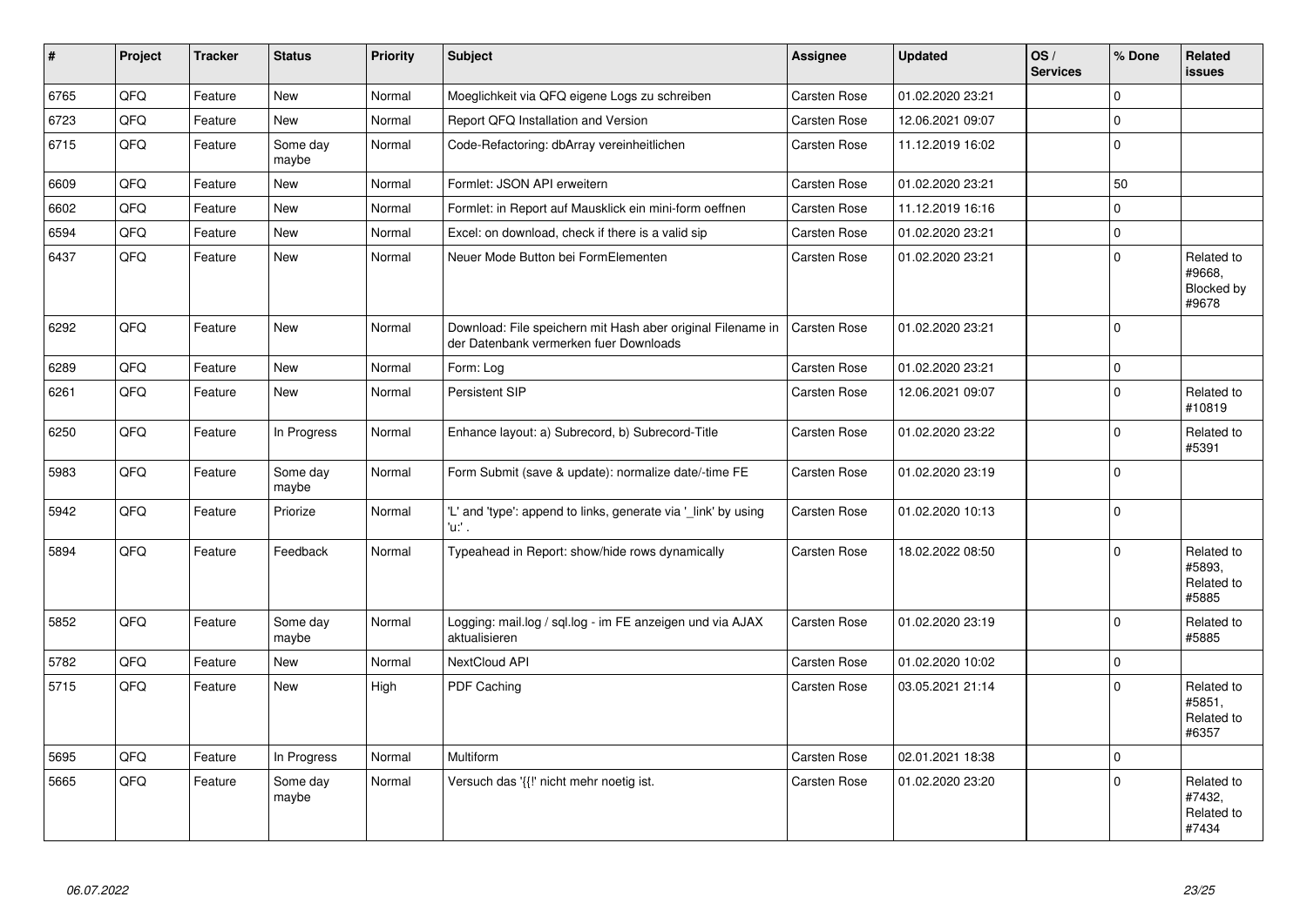| $\vert$ # | Project | <b>Tracker</b> | <b>Status</b>     | <b>Priority</b> | <b>Subject</b>                                                                                                                | Assignee     | <b>Updated</b>   | OS/<br><b>Services</b> | % Done      | Related<br>issues    |
|-----------|---------|----------------|-------------------|-----------------|-------------------------------------------------------------------------------------------------------------------------------|--------------|------------------|------------------------|-------------|----------------------|
| 5579      | QFQ     | Feature        | Some day<br>maybe | Normal          | Enhance Doc / Presentation: variable type 'link column type'                                                                  | Carsten Rose | 01.02.2020 23:19 |                        | $\Omega$    |                      |
| 5548      | QFQ     | Feature        | Some day<br>maybe | Normal          | 801 Textfiles/Scriptfiles als Thumbnail                                                                                       | Carsten Rose | 07.03.2022 16:26 |                        | $\Omega$    |                      |
| 5480      | QFQ     | Feature        | Some day<br>maybe | Normal          | QFQ: Dokumentation mit Screenshots versehen                                                                                   | Carsten Rose | 01.02.2020 23:20 |                        | $\Omega$    | Related to<br>#9879  |
| 5428      | QFQ     | Feature        | Some day<br>maybe | Normal          | secure thumbnail: late render on access.                                                                                      | Carsten Rose | 01.02.2020 23:20 |                        | $\Omega$    |                      |
| 5345      | QFQ     | Feature        | <b>New</b>        | Normal          | Report: UPDATE / INSERT / DELETE statements should<br>trigger subqueries, depending on the result.                            | Carsten Rose | 27.05.2020 16:11 |                        | $\Omega$    |                      |
| 5132      | QFQ     | Feature        | Some day<br>maybe | Normal          | Error Message sendmail missing attachment: more details                                                                       | Carsten Rose | 01.02.2020 23:19 |                        | $\Omega$    |                      |
| 5131      | QFQ     | Feature        | New               | Normal          | Activate Spin Gear ('wait/busy' indicator) via LINK attribute                                                                 | Carsten Rose | 01.02.2020 23:21 |                        | $\mathbf 0$ |                      |
| 4956      | QFQ     | Feature        | Some day<br>maybe | Normal          | Sendmail: Benutzerdefinierte Headers                                                                                          | Carsten Rose | 11.12.2019 16:02 |                        | $\mathbf 0$ |                      |
| 4872      | QFQ     | Feature        | Some day<br>maybe | Normal          | Fields of Typo3 page available in STORE TYPO3                                                                                 | Carsten Rose | 01.02.2020 23:19 |                        | $\Omega$    |                      |
| 4869      | QFQ     | Feature        | Some day<br>maybe | Normal          | Dynamic Update (show, hide, readonly?, required?) for<br><b>Template Group Elements</b>                                       | Carsten Rose | 01.02.2020 23:19 |                        | $\Omega$    | Related to<br>#4865  |
| 4839      | QFQ     | Feature        | Some day<br>maybe | Normal          | qfq-handle in <head> Abschnitt</head>                                                                                         | Carsten Rose | 11.12.2019 16:02 |                        | $\Omega$    |                      |
| 4757      | QFQ     | Feature        | Some day<br>maybe | Normal          | Test subrecord: download links ok? Links ok?                                                                                  | Carsten Rose | 01.02.2020 23:20 |                        | $\Omega$    |                      |
| 4652      | QFQ     | Feature        | Some day<br>maybe | Normal          | UZH CD: Weiterleitung auf benutzerdefinierte 403/404 Seite                                                                    | Carsten Rose | 01.02.2020 23:20 |                        | $\Omega$    |                      |
| 4650      | QFQ     | Feature        | Some day<br>maybe | Normal          | Convert html to doc/rtf                                                                                                       | Carsten Rose | 01.02.2020 23:20 |                        | $\mathbf 0$ | Related to<br>#10704 |
| 4606      | QFQ     | Feature        | Some day<br>maybe | Normal          | link: qualifier to render bootstrap button                                                                                    | Carsten Rose | 01.02.2020 23:19 |                        | $\Omega$    |                      |
| 4413      | QFQ     | Feature        | <b>New</b>        | Normal          | fieldset: show/hidden, modeSgl, dynamicUpdate                                                                                 | Carsten Rose | 09.02.2022 15:19 |                        | $\Omega$    |                      |
| 4365      | QFQ     | Feature        | Some day<br>maybe | Normal          | Multi Language: new way of config                                                                                             | Carsten Rose | 01.02.2020 23:20 |                        | $\Omega$    |                      |
| 4349      | QFQ     | Feature        | Some day<br>maybe | Normal          | link download: downloaded external URL to<br>deliver/concatenate - check mimetipe and handle it correctly                     | Carsten Rose | 11.12.2019 16:02 |                        | $\Omega$    |                      |
| 4343      | QFQ     | Feature        | Some day<br>maybe | Normal          | Link: Classifier to add 'attributes'                                                                                          | Carsten Rose | 01.02.2020 23:20 |                        | $\mathbf 0$ | Related to<br>#14077 |
| 4330      | QFQ     | Feature        | Some day<br>maybe | Normal          | Error Message: report missing $\{ \nmid \}$ in sqlUpdate, sqlInsert,<br>sqlDelete, sqlAfter, sqlBefore in FE action elements. | Carsten Rose | 01.02.2020 23:20 |                        | $\Omega$    |                      |